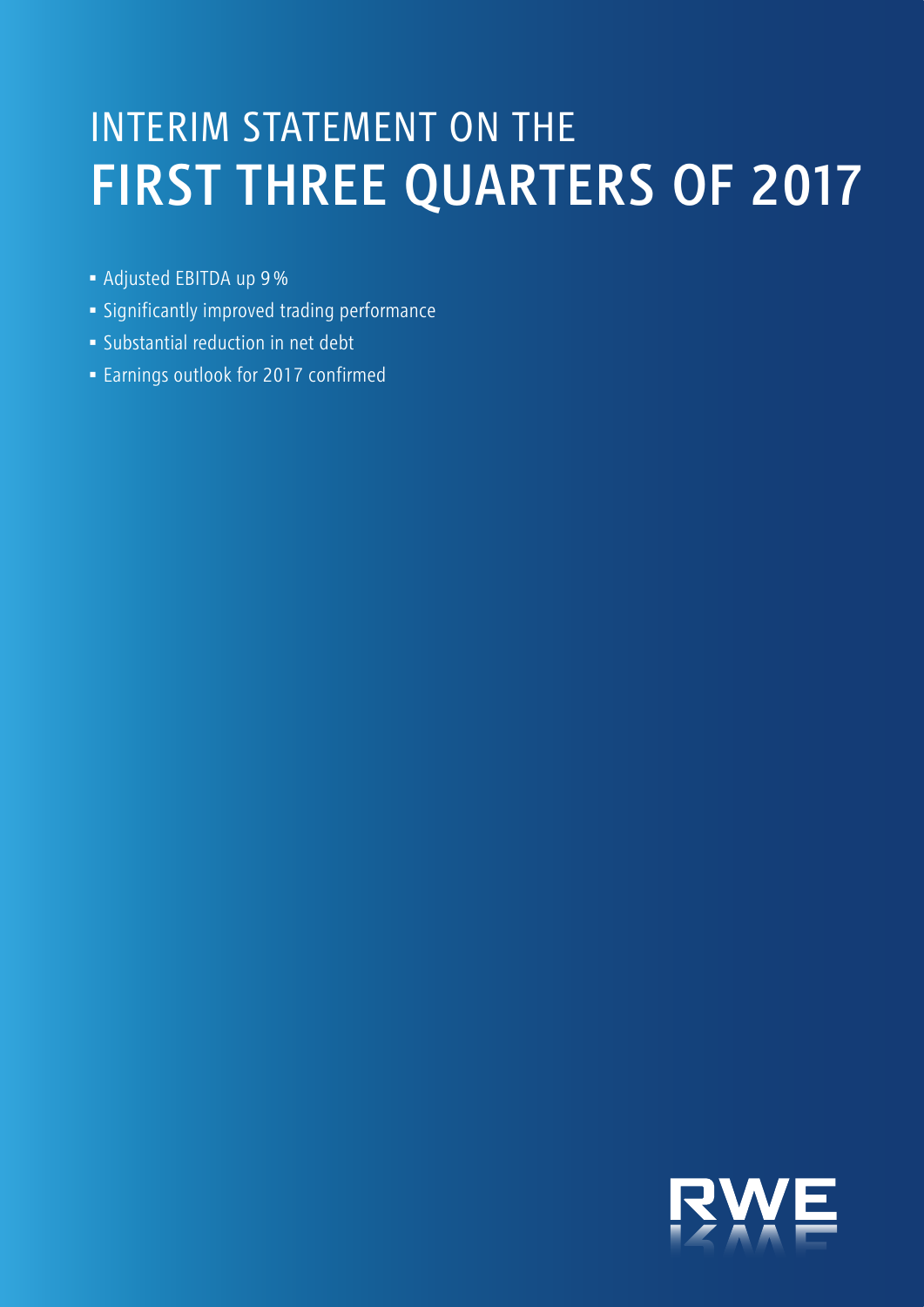## AT A GLANCE

| <b>RWE Group - key figures</b>                      |                    | Jan – Sep   | Jan - Sep   | $+/-$    | Jan - Dec |
|-----------------------------------------------------|--------------------|-------------|-------------|----------|-----------|
|                                                     |                    | 2017        | 2016        | %        | 2016      |
| Power generation                                    | billion kWh        | 152.2       | 157.7       | $-3.5$   | 216.1     |
| External electricity sales volume                   | billion kWh        | 194.2       | 195.3       | $-0.6$   | 264.6     |
| External gas sales volume                           | billion kWh        | 172.4       | 178.3       | $-3.3$   | 265.1     |
| External revenue                                    | $\epsilon$ million | 32,385      | 33,206      | $-2.5$   | 45,833    |
| <b>Adjusted EBITDA</b>                              | $\epsilon$ million | 4,175       | 3,821       | 9.3      | 5,403     |
| <b>Adjusted EBIT</b>                                | $\epsilon$ million | 2,667       | 2,116       | 26.0     | 3,082     |
| Income before taxes                                 | $\epsilon$ million | 3,125       | 386         | 709.6    | $-5,807$  |
| Net income                                          | $\epsilon$ million | 2,219       | 11          |          | $-5,710$  |
| Adjusted net income                                 | $\epsilon$ million | 876         | 227         | 285.9    | 777       |
| Earnings per share                                  | €                  | 3.61        | 0.02        |          | $-9.29$   |
| Adjusted net income per share                       | €                  | 1.42        | 0.37        |          | 1.26      |
| Cash flows from operating activities                | $\epsilon$ million | $-2,911$    | 608         | $-578.8$ | 2,352     |
| Capital expenditure                                 | $\epsilon$ million | 1,516       | 1,344       | 12.8     | 2,382     |
| Property, plant and equipment and intangible assets | $\epsilon$ million | 1.263       | 1,179       | 7.1      | 2,027     |
| <b>Financial assets</b>                             | $\epsilon$ million | 253         | 165         | 53.3     | 355       |
| Free cash flow <sup>1</sup>                         | $\epsilon$ million | $-3,951$    | 3           |          | 809       |
|                                                     |                    | 30 Sep 2017 | 31 Dec 2016 |          |           |
| Net debt                                            | $\epsilon$ million | 19,458      | 22,709      | $-14.3$  |           |
| Workforce <sup>2</sup>                              |                    | 59,463      | 58,652      | 1.4      |           |

1 New definition; see commentary on page 2.

2 Converted to full-time positions.

## **Contents**

| Introductory commentary on reporting |     |
|--------------------------------------|-----|
| Major events                         |     |
| <b>Business performance</b>          |     |
| Outlook for 2017                     | 15. |

| Interim consolidated financial statements |    |
|-------------------------------------------|----|
| (condensed)                               | 16 |
| Income statement                          | 16 |
| Statement of comprehensive income         | 17 |
| <b>Balance sheet</b>                      | 18 |
| Cash flow statement                       | 19 |
| Statement of changes in equity            | 20 |
| <b>Notes</b>                              | 21 |
| Financial calendar 2018                   | 29 |
|                                           |    |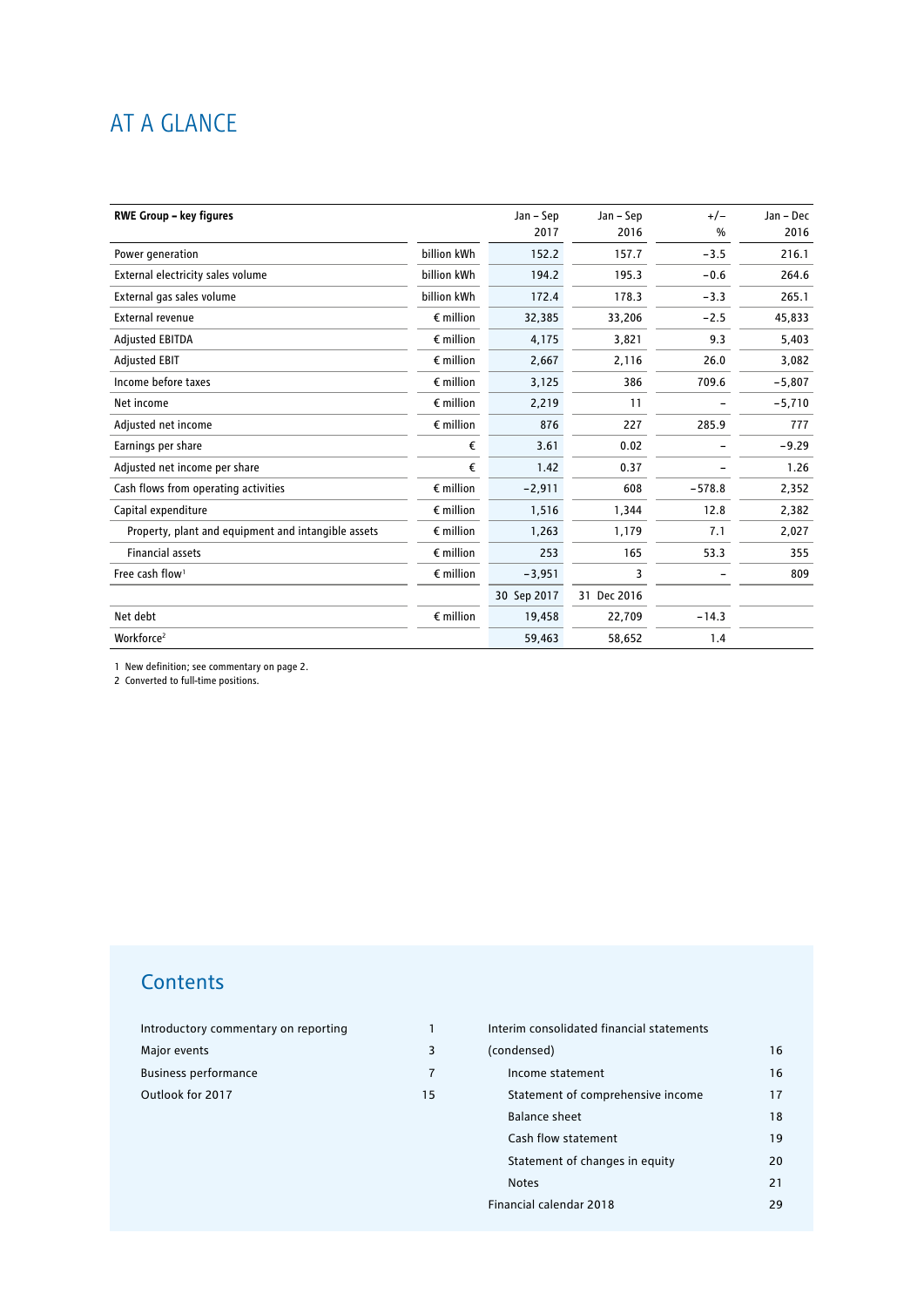## INTRODUCTORY COMMENTARY ON REPORTING

### **New segment structure from 1 January 2017**

Our financial reporting for 2017 is based on a new segment structure, as 'Conventional Power Generation' has been divided into the 'Lignite&Nuclear' and 'European Power' segments. To ensure the comparability of the 2017 figures to those of the previous year, we have restated the latter in the new structure. Furthermore, we will now refer to the former 'Trading/Gas Midstream' segment as 'Supply&Trading'. However, this is only a name change and has no impact on the activities of the segment.

As a result of the above adjustments, the Group is structured into the following four segments:

- Lignite & Nuclear: This division covers electricity generation in Germany using lignite and nuclear power, the profitability of which is strongly dependent on the development of wholesale electricity prices. In addition, the segment includes lignite mining in the Rhineland and the Hungarian company Mátra, which also generates electricity from lignite. RWE has a 50.9 % stake in Mátra, which is up for sale. These activities are overseen by RWE Power. The segment also includes our investments in the Dutch nuclear power plant operator EPZ (30 %) and the German company URANIT (50 %), which holds a 33 % stake in Urenco, a uranium enrichment specialist.
- European Power: This segment includes our electricity generation using gas, hard coal, and biomass in the core markets, i.e. Germany, the UK and the Netherlands/Belgium. Also assigned to this segment are the 787 MW gas-fired power plant in the western Turkish city of Denizli, in which we hold a 70 % stake, and RWE Technology International, which engages in project management and engineering services. These activities are steered by RWE Generation. The segment also includes some hydroelectric plants in Germany and Luxembourg.
- Supply&Trading: This segment covers the activities of RWE Supply&Trading, which is responsible for trading energy and commodities as well as the gas midstream business. It also supplies some large industrial and corporate customers in Germany and neighbouring countries with electricity and gas. RWE Supply&Trading is also responsible for marketing RWE's power generation and the short-term optimisation of power plant dispatch, with the related earnings being reported in the 'Lignite&Nuclear' and 'European Power' segments.
- innogy: This segment bundles the business activities in renewables, grids and retail. It is headed by our subsidiary innogy SE, which started its business operations on 1 April 2016 and was listed on the stock exchange on 7 October 2016. RWE AG holds a stake of 76.8 % in the subsidiary via an intermediate company, and manages it as a financial investment. innogy is a leading European producer of electricity from renewables, in particular wind and hydroelectric power, focusing on Germany, the United Kingdom, Spain, the Netherlands and Poland. innogy's second mainstay is the operation of distribution networks in Germany (electricity and gas), the Czech Republic (gas), as well as Slovakia, Hungary and Poland (all three electricity). The supply of electricity, gas and energy solutions constitute the third area of innogy's business with markets in Germany, the Netherlands, Belgium, the United Kingdom, the Czech Republic, Slovakia, Hungary, Poland and a few other Central Eastern European countries. innogy also owns majority stakes in a number of regional utilities in Germany. Moreover, the company holds numerous non-controlling interests in utility companies, such as German municipal utilities and the Austrian utility KELAG.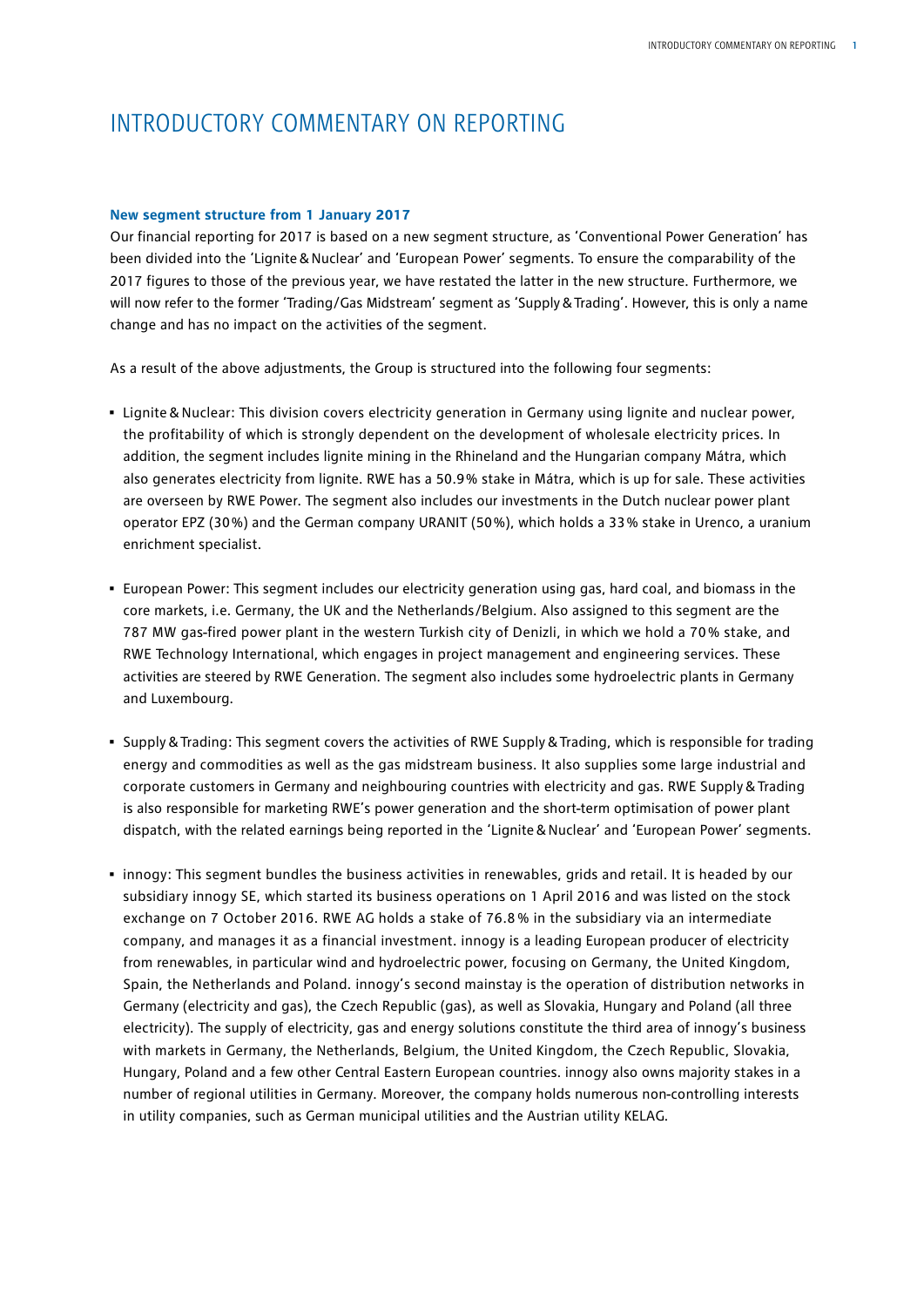Some cross-segment activities are reported in 'Other, consolidation', which currently mainly comprises the Group holding company RWE AG. This segment also includes our 25.1 % interest in the German electricity transmission system operator Amprion.

#### **Terminological changes**

In July 2016, the guidelines of the European Securities and Markets Authority (ESMA) on the application of alternative performance measures came into force. One goal of these guidelines is to ensure that the basic principles of transparency and comparability are followed when indicators which are not defined in binding terms in accounting standards are used. Amongst other things, they call for the use of unambiguous terms. Against this backdrop, we have changed the term EBITDA to 'adjusted EBITDA' and the term operating result to 'adjusted EBIT'. By doing so, we highlight that extraordinary items, which are removed from these indicators, are reported in the non-operating result. This linguistic adjustment has not led to a change in content.

### **New definition of free cash flow**

Since our 2017 half-year reporting, we have been using a new definition of free cash flow, which reflects our investing activity more comprehensively. Previously, free cash flow corresponded to cash flows from operating activities, minus capital expenditure on property, plant and equipment and intangible assets. From now on, we will also subtract capital expenditure on financial assets and add proceeds from divestments and asset disposals. We have restated prior-year figures for the sake of comparison.

### **Forward-looking statements**

This interim statement contains forward-looking statements regarding the future development of the RWE Group and its companies as well as economic and political developments. These statements are assessments that we have made based on information available to us at the time this document was prepared. In the event that the underlying assumptions do not materialise or unforeseen risks arise, actual developments can deviate from those expected at present. Therefore, we cannot assume responsibility for the correctness of these statements.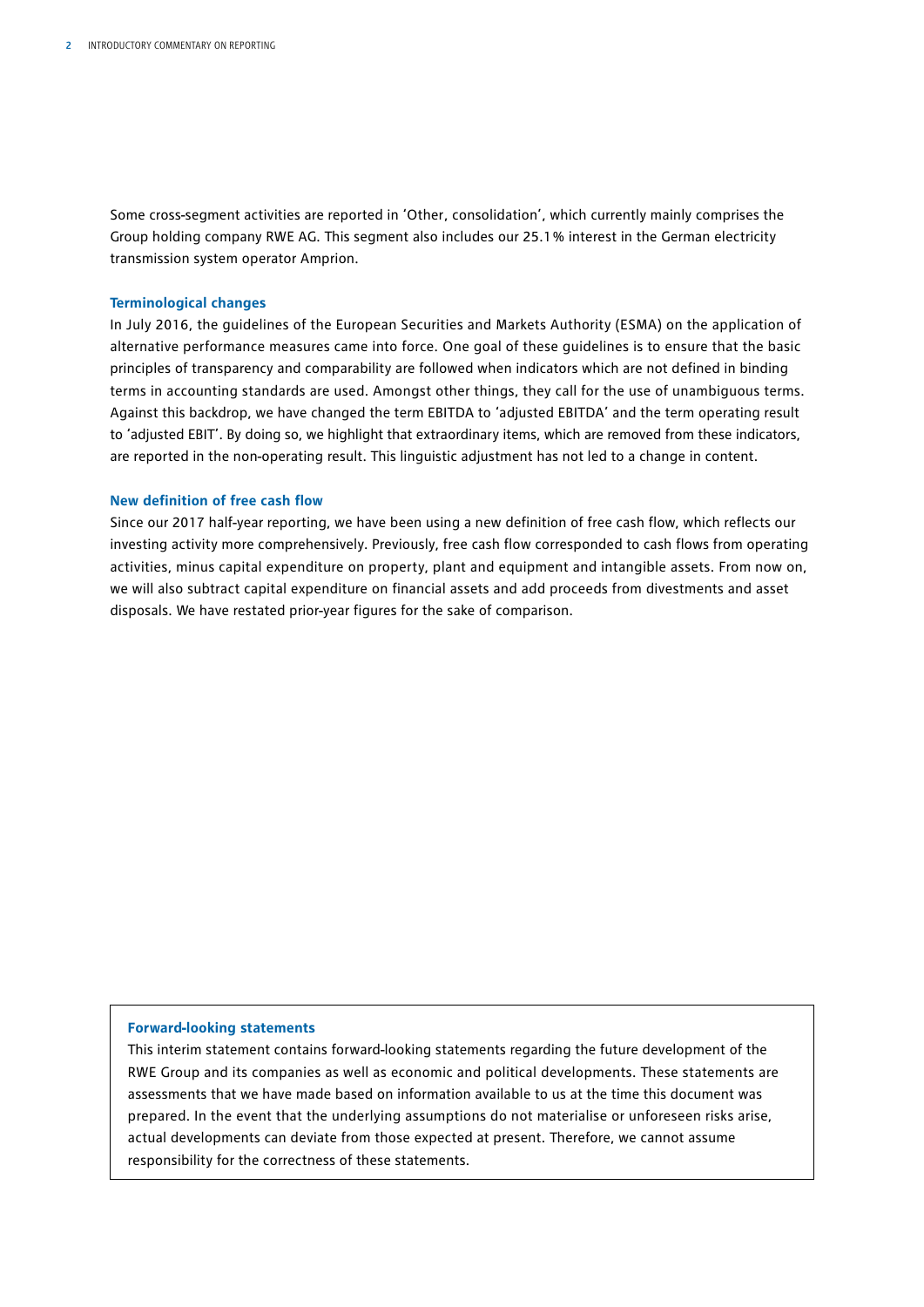## MAJOR EVENTS

## During the reporting period

### **Sale of former Littlebrook power plant site completed**

In the middle of September, we sold the site of the former Littlebrook power station to the UK property investor Tritax Big Box REIT plc. The transaction became effective after the environmental permit was transferred to the new owner. A smaller part of the site was sold to the transmission system operator National Grid in early August. The property sales resulted in total euro proceeds in the upper double-digit million range. The Littlebrook site is situated on the banks of the River Thames in Dartford, east of London. Until the end of March 2015, we operated an oil-fired power station there, with a net capacity of 1,245MW. Due to stricter emissions limits for large combustion plants, the station had to be shut down.

**innogy receives subsidy contract for Triton Knoll offshore wind farm and becomes project's sole owner**

In the middle of August, our subsidiary innogy won a tender for the Triton Knoll offshore wind project from the UK Department for Business, Energy and Industrial Strategy. The decision was reached by way of an auction. The project will involve the construction of wind turbines with a combined capacity of approximately 860 MW off the eastern coast of England. The investment volume is an estimated £2 billion. The state guarantees £74.75 in compensation per MWh of electricity fed into the grid from the wind farm. The subsidy period totals 15 years. Until recently, Statkraft also held a stake in Triton Knoll but in October 2017, the Norwegian energy utility sold its 50% interest to innogy, which is now the project's sole owner. The Triton Knoll site has favourable wind conditions and moderate water depths. All of the permits necessary for the wind farm have already been obtained. The final investment decision is scheduled to be made in the middle of 2018 and, based on current plans, the wind farm could start being commissioned in 2021.

In the United Kingdom, renewable energy has been subsidised via a mechanism called 'contract for difference' (CfD) since April 2015. If the price received by an operator on the wholesale market is lower than a guaranteed payment, the operator is reimbursed the difference. If the price is higher, the payment must be made by the operator. Projects qualifying for subsidies are chosen as follows: if a subsidy pool for a certain generation technology is large enough, all applicants receive a CfD. If the pool is insufficient, an auction will determine who receives the awards.

We have presented the major events occurring from January to the beginning of August 2017 on pages 7 to 11 of the interim report on the first half of 2017.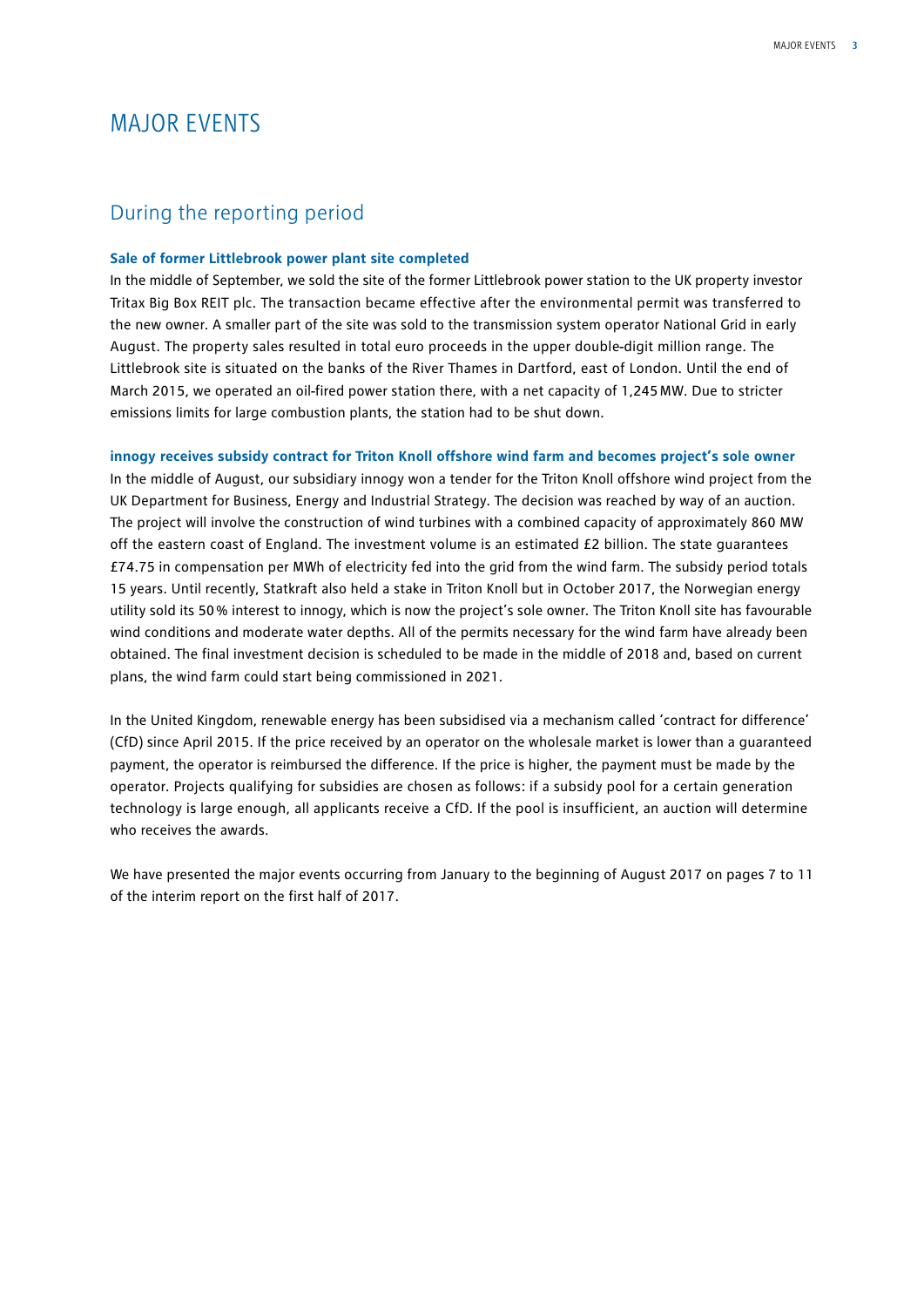## After the reporting period

### **innogy and SSE agree to merge UK retail operations**

At the beginning of November, innogy and the energy utility SSE agreed to establish a large independent retail company in the United Kingdom by merging operations. innogy will transfer its entire UK retail business to the new company. SSE will contribute its residential customer business and its activities in the field of energy solutions but retain corporate customer sales and the Irish business. The merged retail company is expected to have a premium listing on the London Stock Exchange. innogy plans to retain a 34.4% non-controlling interest in the company, and SSE intends to demerge its 65.6% interest to its shareholders. The transaction is subject to approval from innogy's Supervisory Board, SSE's shareholders and the competition and regulatory authorities. Including the listing, the deal is expected to close in the fourth quarter of 2018 or the first quarter of 2019. Until then, innogy and SSE will run their retail operations completely independently of one another.

The transaction is happening against the backdrop of the difficult framework conditions in the UK's supply market, which is characterised by extremely high competitive pressure and continued political intervention to the detriment of the companies (see below). In this challenging environment, the creation of a large independent retail company provides additional opportunities to win customers through attractive offers and good service. innogy's UK renewables business will not be affected by the transaction. This is an area in which our subsidiary wants to continue growing, in particular by investing in wind farm projects. It also plans to expand its UK activities in the field of e-mobility.

#### **UK intends to expand energy price caps**

At the beginning of October, the UK Office of Gas and Electricity Markets (Ofgem) announced further intervention to cap energy prices. Such price caps are currently only in place for households with prepayment meters. Ofgem now intends to expand this scheme to standard-tariff customers that receive a price reduction as low-income households, known as the 'warm home discount'. This will apply the state price cap to an additional one million households starting in February 2018. The cap will be reviewed twice a year and adjusted if necessary. However, the expansion of the price protection is envisaged to be a transitional regulation, as Ofgem plans to abolish it by no later than the end of 2019.

Also in October, the Department for Business, Energy and Industrial Strategy presented a bill for the introduction of a price cap for all standard-tariff customers. This does not include customers with green or prepaid tariffs. It remains to be seen what the regulation will look like in detail. All of the legislative and approval steps required for its implementation are scheduled to be taken by the end of 2018. This is also a temporary measure and is due to expire at the end of 2020. However, policymakers reserve the right to prolong the price cap for up to three years.

#### **Volume of RWE hybrid bonds outstanding reduced to €1.9 billion through redemptions and buybacks**

We redeemed a US\$1 billion hybrid bond on 12 October 2017, the earliest possible date. The bond had been issued in 2012 in two tranches of US\$500 million each and had a coupon of 7%. It would have matured no later than 2072. Following hybrid bonds with volumes of CHF 250 million and CHF 150 million, this is the third bond that we have called in 2017. In addition to the redemptions, on 10 October, we bought back a nominal equivalent of €585 million in hybrid bonds outstanding. €161 million thereof was allocable to our €700 million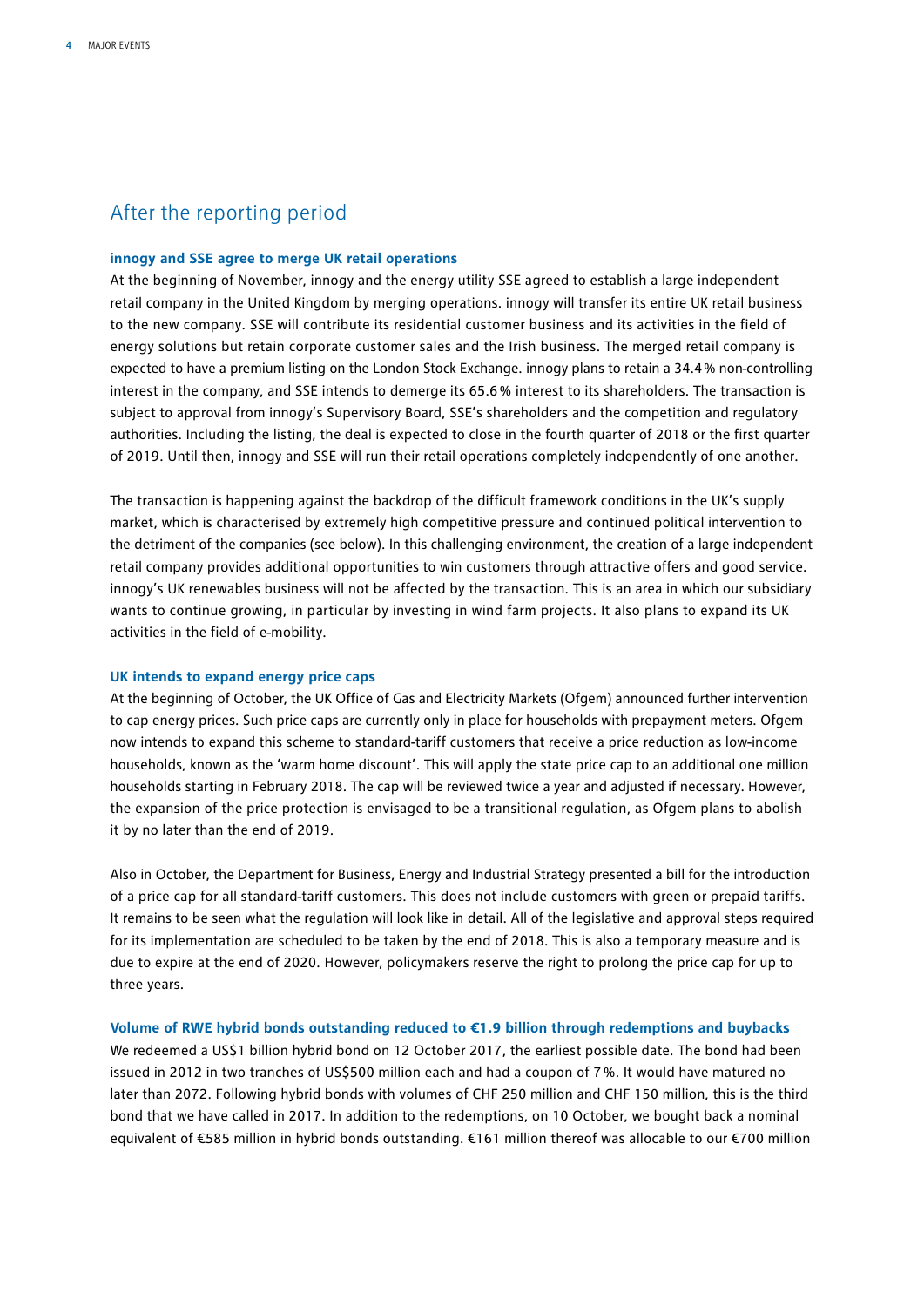bond (2.75% coupon; earliest calling date in 2020), €268 million to our €550 million bond (3.5%; 2025) and US\$183 million to our US\$500 million bond (6.625%; 2026). This was preceded on 26 September by a public tender offer with a target volume of €550 million. The £750 million hybrid bond (7%; 2019) was the only one of which we did not buy back any portions. The selection of paper was in part based on yield considerations. As a result of the calls made this year and the buyback, the total nominal value of our hybrid bonds outstanding decreased from an equivalent of €3.9 billion (end of 2016) to €1.9 billion (end of October 2017).

#### **innogy secures its own syndicated credit line and issues 'green' bond**

innogy has obtained a €2 billion credit line from an international consortium of banks. This was contractually agreed on 6 October and makes our subsidiary's financing completely independent of RWE AG. The credit line serves as a liquidity reserve. It has a term ending in October 2022, but can be prolonged twice by one year. Moreover, the credit line can be topped up by €1 billion. By taking out this new line of credit, innogy cancelled its participation in RWE AG's existing syndicated credit line. It had a volume of €4 billion, of which €1.5 billion had been transferred to innogy internally. After innogy's cancellation, RWE AG's credit line was reduced to €3 billion in October. It expires in March 2021.

Also in October, innogy issued its first 'green' bond. The paper has a total nominal value of €850 million, a ten-year tenor and a 1.25% coupon. Green bonds are fixed-interest securities, the issuance proceeds of which are intended for the sole purpose of financing sustainable projects. innogy will use the proceeds for wind farms in Germany, the United Kingdom and the Netherlands which are already under construction or in operation.

#### **New Dutch government intends to exit from coal by 2030**

After more than 200 days of negotiation, the new Dutch government concluded its coalition agreement in the middle of October. In the agreement, the contracting parties speak out in favour of taking drastic steps to curb greenhouse gas emissions. One of the goals is for the country to phase out electricity generation from coal completely by 2030. Five hard coal-fired power stations are currently in operation in the Netherlands, including two owned by RWE. The government also intends to introduce a national carbon price floor. Through these and further measures, the country aims to lower its greenhouse gas emissions by 49% by 2030 compared to the 1990 level. However, the government is limiting state subsidisation of biomass co-firing: it plans to stop providing these funds from 2024 onwards. However, this is not expected to affect existing subsidy commitments, including those already made to RWE. At present, it is impossible to predict how the coalition agreement will affect energy utilities, as this will mainly depend on the details of the climate protection package. To this end, the government is seeking to establish a broad dialogue with the affected companies. The measures are expected to be set out in a new climate and energy agreement.

A new parliament was elected in the Netherlands on 15 March 2017. The right-wing liberal People's Party for Freedom and Democracy (VVD) under Prime Minister Mark Rutte received the most votes. To secure a majority in parliament, however, Rutte depends on partners. In addition to the VVD, the Christian Democratic Appeal (CDA), the Christian Union (CU) and the green liberal party Democrats 66 (D66) are part of the new coalition.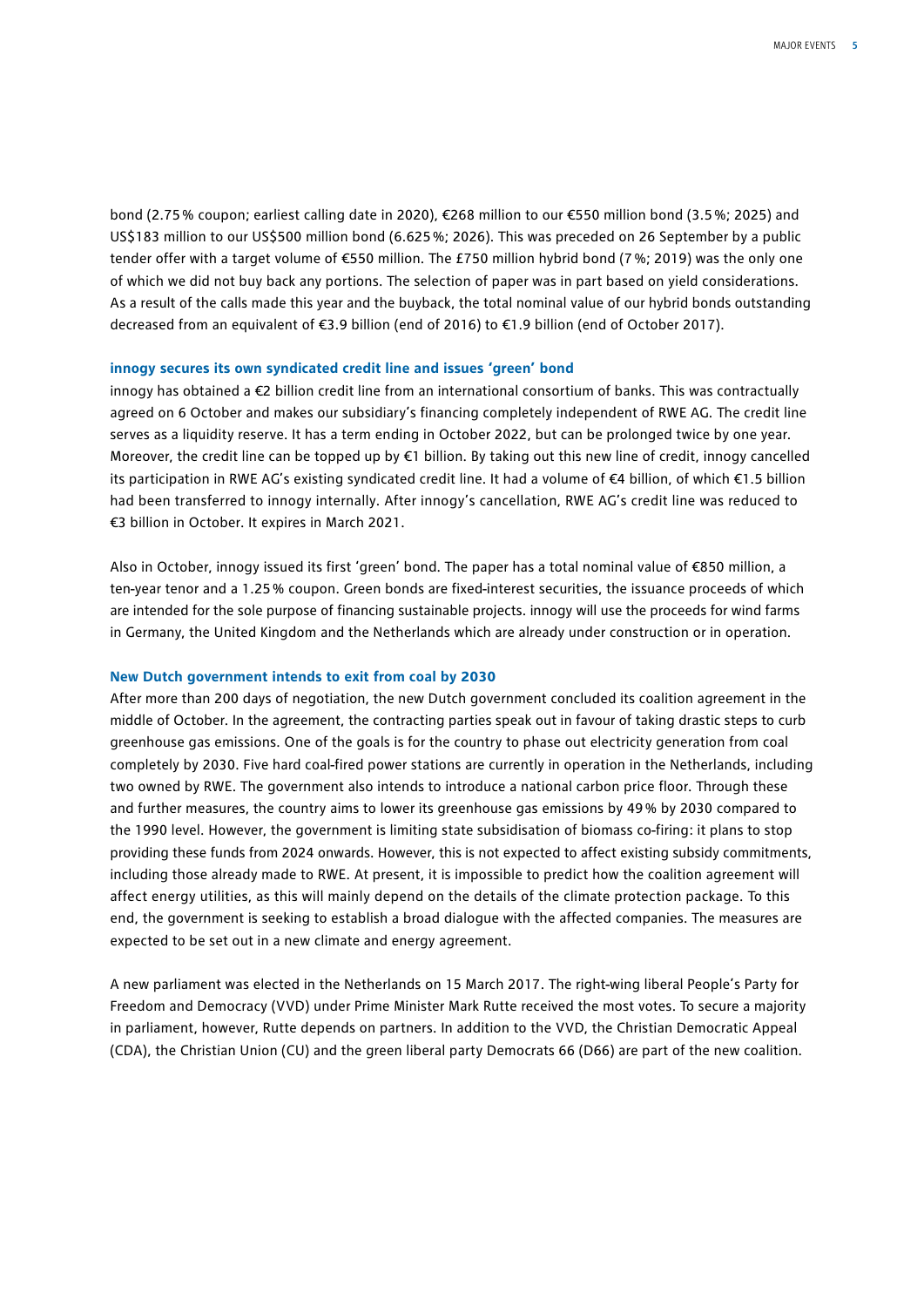#### **EU bodies agree on reform of European emissions trading**

Representatives of the EU Commission, the EU Parliament and the Council of Ministers agreed on the future design of the European Emissions Trading System (ETS) in trilateral talks held in early November. The objective of the reform is to align the system with the European greenhouse gas reduction goals for 2030. Sectors subject to the ETS are obligated to reduce emissions by 43% by 2030 compared to 2005 levels. Therefore, the parties to the talks intend to reduce the number of  $CO<sub>2</sub>$  certificates issued on the market by an annual 2.2% during the fourth trading period, which runs from 2021 to 2030. The current reduction factor is 1.74%. Another goal of the ETS reform is to reduce the high surplus volume of emission allowances currently available on the market. Therefore, the aim is to allow a much greater number of excess certificates to be transferred to the Market Stability Reserve (MSR) than is possible given the current legal situation. The MSR was introduced by the EU in 2015 and will be used starting in 2019 in order to enable the more flexible management of the supply of emission allowances. In the trilateral talks, the parties agreed that up to 24% of the market allocation volume may be retained every year and transferred to the MSR from 2019 to 2023. They also envisage allowing the certificates deposited in the MSR exceeding the auction volume of the preceding year to be cancelled from 2023 onwards. Moreover, member states will be allowed to supplement national emission reduction measures leading to the closure of power stations by cancelling corresponding volumes of CO<sub>2</sub> certificates. The compromise resulting from the trilateral talks is subject to the formal approval of the Parliament and Council. The legislative process is expected to end no later than the beginning of 2018.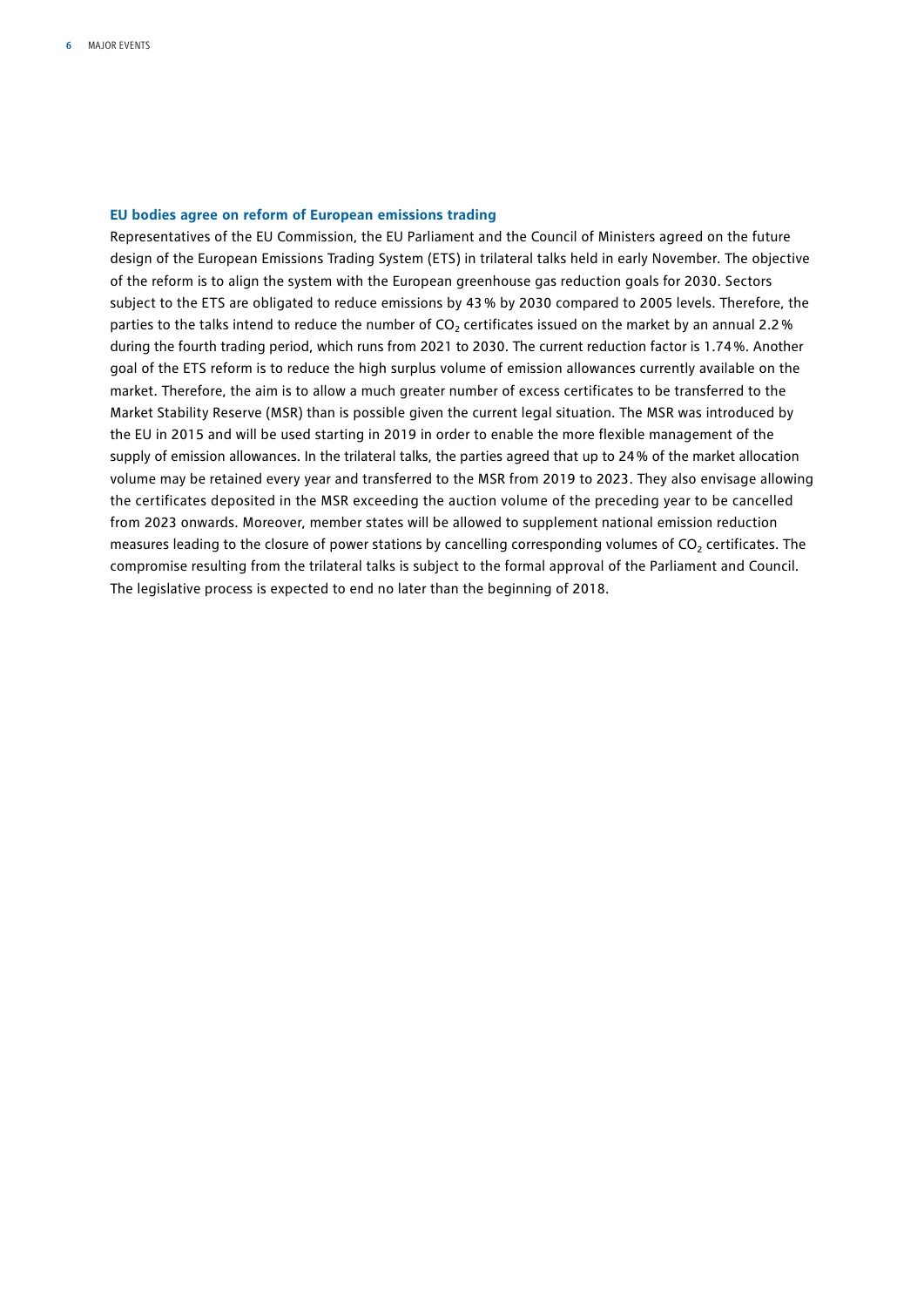## BUSINESS PERFORMANCE

### **External revenue down 2% year on year**

During the first three quarters of the current financial year, the RWE Group generated €32,385 million in external revenue. This figure includes taxes on natural gas and electricity. Compared to the same period in 2016, our revenue declined by 2%. Revenue from the sale of electricity dropped by 4% to €23,209 million. This was mainly due to competition-induced sales shortfalls in innogy's UK and Dutch retail businesses. By contrast, our gas revenue totalled €6,953 million, roughly matching last year's corresponding figure. Changes in foreign exchange rates also influenced the revenue trend. Sterling, our most important foreign currency, weakened by an average of €1.24 to €1.15, resulting in lower revenue from the United Kingdom after conversion to euros.

| <b>External revenue</b><br>$\epsilon$ million         | Jan – Sep<br>2017 | Jan – Sep<br>2016 | $+/-$<br>$\%$ | Jan - Dec<br>2016 |
|-------------------------------------------------------|-------------------|-------------------|---------------|-------------------|
| Lignite & Nuclear                                     | 874               | 862               | 1.4           | 1,193             |
| <b>European Power</b>                                 | 550               | 581               | $-5.3$        | 774               |
| Supply & Trading                                      | 2,567             | 2,414             | 6.3           | 3,646             |
| innogy                                                | 28,382            | 29,295            | $-3.1$        | 40,149            |
| Other, consolidation                                  | 12                | 54                | $-77.8$       | 71                |
| <b>RWE Group</b>                                      | 32,385            | 33,206            | $-2.5$        | 45,833            |
| Natural gas tax/electricity tax                       | 1,450             | 1,541             | $-5.9$        | 2,243             |
| RWE Group (excluding natural gas tax/electricity tax) | 30,935            | 31,665            | $-2.3$        | 43,590            |

| Internal revenue<br>$\epsilon$ million | Jan – Sep<br>2017 | Jan – Sep<br>2016 | $+/-$<br>$\%$ | Jan - Dec<br>2016 |
|----------------------------------------|-------------------|-------------------|---------------|-------------------|
| Lignite & Nuclear                      | 2,239             | 2,565             | $-12.7$       | 3,489             |
| European Power                         | 3,015             | 3,318             | $-9.1$        | 4,732             |
| Supply & Trading                       | 9.985             | 11.449            | $-12.8$       | 15,734            |
| innogy                                 | 1,887             | 2.169             | $-13.0$       | 1,811             |

| <b>Adjusted EBITDA</b><br>$\epsilon$ million | Jan – Sep<br>2017 | Jan – Sep<br>2016 | $+/-$<br>% | Jan – Dec<br>2016 |
|----------------------------------------------|-------------------|-------------------|------------|-------------------|
| Lignite & Nuclear                            | 551               | 634               | $-13.1$    | 1,079             |
| European Power                               | 324               | 413               | $-21.5$    | 377               |
| Supply & Trading                             | 201               | $-97$             | 307.2      | $-139$            |
| innogy                                       | 3,075             | 2,919             | 5.3        | 4,203             |
| Other, consolidation                         | 24                | $-48$             | 150.0      | $-117$            |
| <b>RWE Group</b>                             | 4,175             | 3,821             | 9.3        | 5,403             |

### **Adjusted EBITDA up 9% on 2016**

During the reporting period, we recorded adjusted earnings before interest, taxes, depreciation and amortisation (adjusted EBITDA) of €4,175 million. This is 9% more than in the same period last year. The main reason for this was a significantly improved trading performance. Furthermore, our subsidiary innogy incurred lower expenses for the operation and maintenance of its distribution grids. This was contrasted by declines in margins in conventional electricity generation.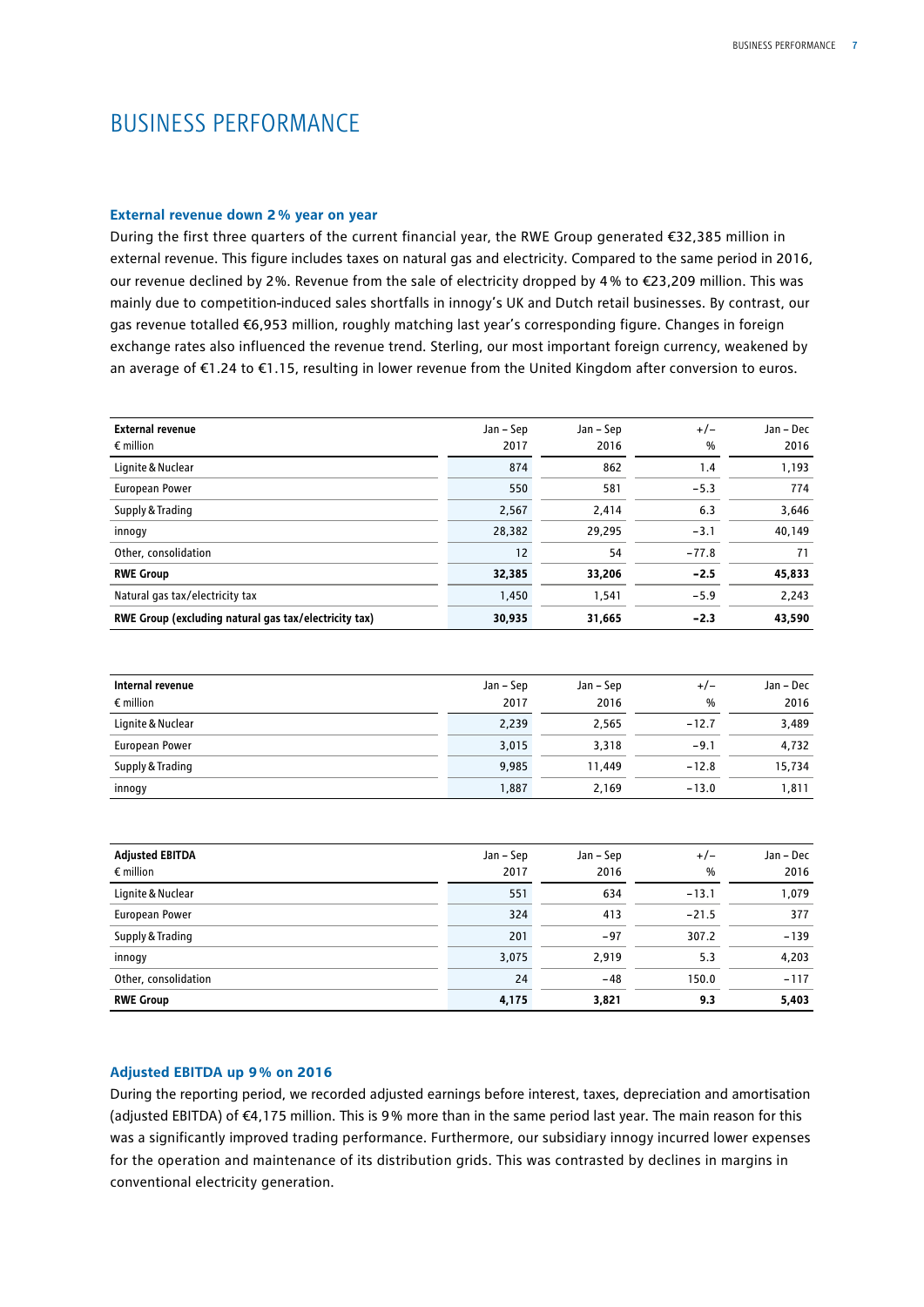The following developments were observed in the segments:

- Lignite & Nuclear: Adjusted EBITDA declined by 13 % to €551 million, primarily because we realised lower wholesale prices for electricity produced by our lignite-fired and nuclear power plants compared to 2016. We had already sold forward almost all of the production of these plants in previous years. The fact that income resulted from the reversal of nuclear provisions last year also contributed to the decline in earnings. In addition, earnings achieved by Mátra in Hungary worsened, in part because unfavourable weather conditions hindered the mining of lignite. As the company is up for sale, we stopped recognising its earnings in adjusted EBITDA on 1 April 2017 and have since stated them in the non-operating result. The fact that we no longer have to pay nuclear fuel taxes and that our expenses for restructuring measures dropped had a positive impact. Furthermore, we benefited from the improved availability of our German lignite-fired power stations and by pushing ahead vigorously with our ongoing efficiency-enhancement programme.
- European Power: Adjusted EBITDA recorded by this segment dropped by 22 % to €324 million. One of the reasons was that last year's corresponding figure included substantial one-off income stemming in part from the reversal of restructuring provisions and the settlement for damages at our new hard coal-fired power station at Hamm (Westphalia) in mid-2016. Furthermore, market conditions for electricity generation from hard coal deteriorated. This was contrasted by the increased margins of our gas-fired power plants. Efficiency-enhancing measures and the sale of the Littlebrook site (see page 3) and further land also had a positive effect. Moreover, there was a rise in earnings achieved from short-term commercial optimisation of our power plant dispatch.
- Supply&Trading: This division's adjusted EBITDA climbed by €298 million to €201 million. Our trading performance was at a normal level after having been unusually weak in 2016. However, the positive effect resulting from the profitable sale of the Lynemouth hard coal-fired power plant in the UK last year did not recur.
- innogy: Our subsidiary grew its adjusted EBITDA by 5% to €3,075 million. In the grid business, it profited from declining operating and maintenance costs; furthermore, the result achieved last year was still burdened by the formation of provisions for old-age part-time employment measures. innogy also posted a gain in the retail business due to efficiency-improving measures. However, the situation in the UK retail business, which is managed by innogy's subsidiary npower, remains tense: due to the substantial competitive pressure, numerous customers switched supplier or could only be retained by offering them contracts with more favourable terms. In addition, npower had to deal with a rise in up-front costs. An increase in its standard tariffs for electricity and gas, which came into effect from mid-March, and comprehensive restructuring measures only partly compensated for the aforementioned burdens. Earnings deteriorated in the renewables business, innogy's third field of activity. One of the reasons was that dry weather curtailed electricity production from German run-of-river and pumped-storage power stations. Moreover, the result achieved in the same period last year contained the book gains on the sale of small run-of-river power plants on the upper Ruhr river.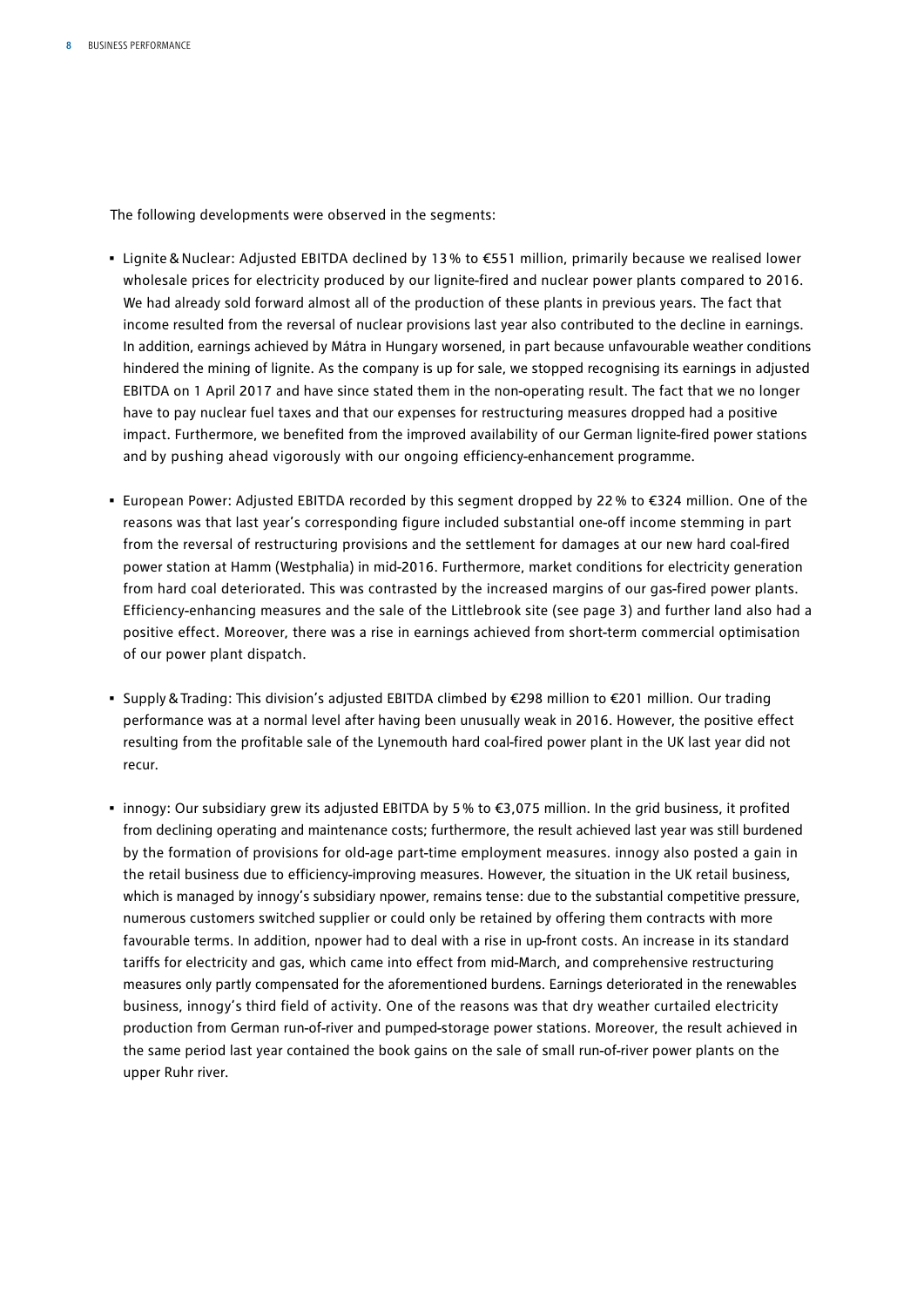| <b>Adjusted EBIT</b> | Jan – Sep | Jan – Sep | $+/-$ | Jan – Dec |
|----------------------|-----------|-----------|-------|-----------|
| $\epsilon$ million   | 2017      | 2016      | %     | 2016      |
| Lignite & Nuclear    | 349       | 340       | 2.6   | 664       |
| European Power       | 96        | 95        | 1.1   | $-37$     |
| Supply & Trading     | 197       | $-100$    | 297.0 | $-145$    |
| innogy               | 2,003     | 1,842     | 8.7   | 2,735     |
| Other, consolidation | 22        | $-61$     | 136.1 | $-135$    |
| <b>RWE Group</b>     | 2,667     | 2,116     | 26.0  | 3,082     |

Adjusted EBIT came in at €2,667 million, 26% up on the comparable figure for 2016. This percentage increase is much more significant than for adjusted EBITDA because adjusted EBIT also takes into account operating depreciation, which declined significantly due to the high impairments recognised last year. In the consolidated financial statements for 2016, we recorded write-downs of €4.3 billion, with €3.7 billion of this applying to our portfolio of power plants in Germany alone (see page 48 of the 2016 Annual Report).

| Non-operating result              | Jan – Sep | Jan – Sep | $+/-$              | Jan - Dec |
|-----------------------------------|-----------|-----------|--------------------|-----------|
| $\epsilon$ million                | 2017      | 2016      | $\epsilon$ million | 2016      |
| Capital gains                     | 133       | 84        | 49                 | 94        |
| Impact of derivatives on earnings | $-161$    | $-221$    | 60                 | $-799$    |
| <b>Goodwill impairment losses</b> | $-480$    |           | $-480$             |           |
| Restructuring, other              | 1.391     | $-216$    | 1.607              | $-5,956$  |
| Non-operating result              | 883       | $-353$    | 1.236              | $-6,661$  |

The non-operating result, in which we recognise certain effects with no or limited relation to the operations in the period under review, improved by €1,236 million to €883 million. The individual items developed as follows:

- Our book gains on the sale of investments and assets totalled €133 million (previous year: €84 million). They include the income we achieved on the sale of Unit 5 of the Hamborn (Duisburg) CHP power station and of two housing companies in the Rhenish lignite mining region. Additional information on these transactions can be found on pages 9 and 11 of the interim report on the first half of 2017.
- Changes in the value of derivatives which we use to hedge against price fluctuations curtailed earnings by €161 million (previous year: €221 million). Pursuant to International Financial Reporting Standards (IFRS), the derivatives are recognised at fair value at the corresponding balance sheet date, whereas transactions which are hedged with these derivatives are only recognised as a profit or loss when they are realised. These timing differences result in short-term effects on earnings, which are neutralised over time.
- Unlike in 2016, we wrote down goodwill to the tune of €480 million. The impairments relate to innogy's UK retail business, the medium-term earnings prospects of which have deteriorated due to unfavourable regulatory framework conditions (see page 4). However, our subsidiary maintains its earnings forecast for 2017.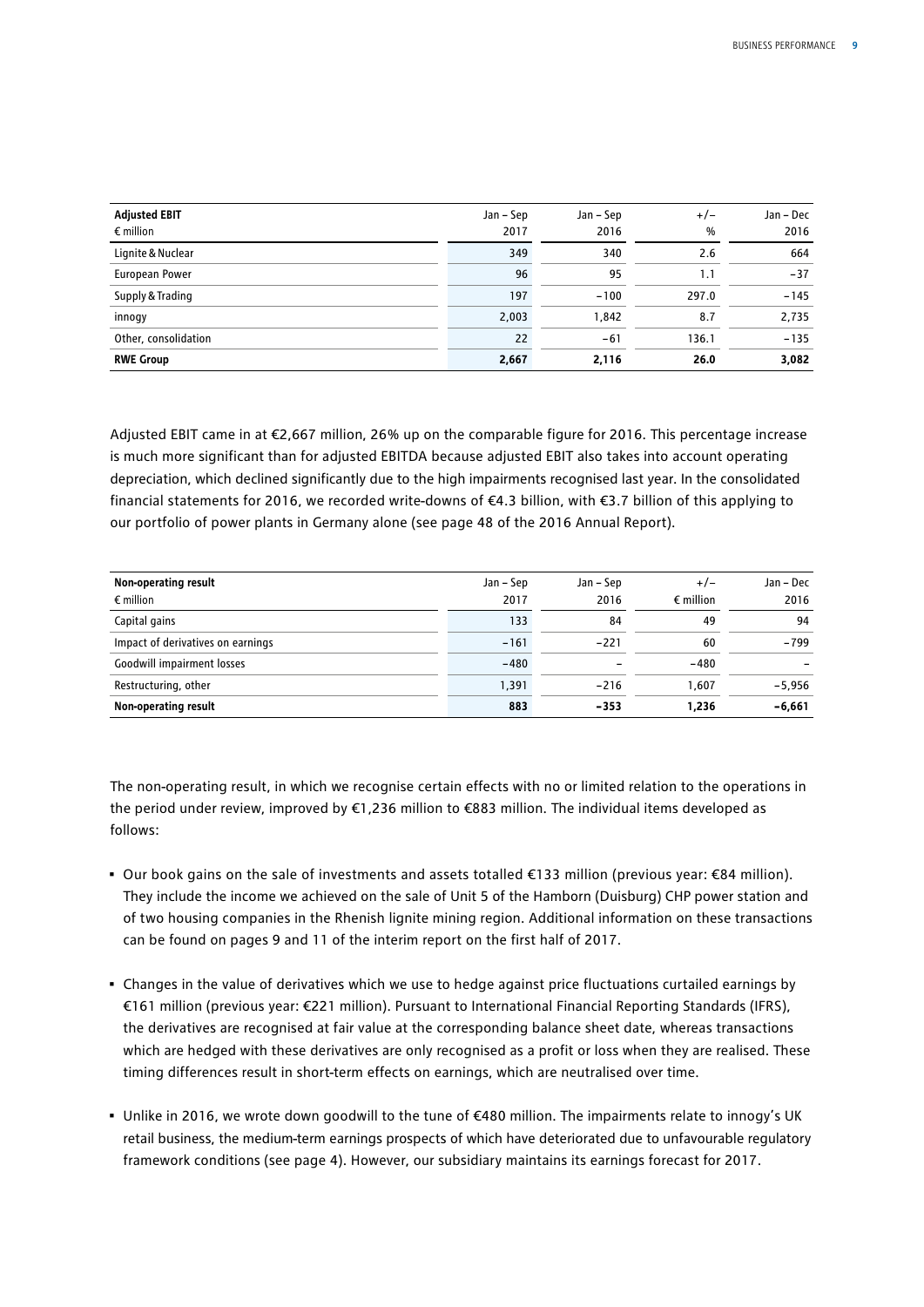• The result for the item 'Restructuring, other' improved by €1,607 million to €1,391 million. The main reason for this is that the German government refunded us the nuclear fuel tax in the amount of €1.7 billion levied from 2011 to 2016 after the German Constitutional Court declared the levy illegal and void (see page 7 of the interim report on the first half of 2017). Furthermore, splitting 'Conventional Power Generation' into the 'Lignite&Nuclear' and 'European Power' segments resulted in one-off effects, which – on balance – had a positive impact (see page 24 of the Notes). Another reason for the improvement in the result was that we recognised an impairment loss of €204 million for innogy's German gas storage facilities in 2016 and that this charge did not recur. The fact that we had to recognise an impairment for Mátra in the period under review had a counteracting effect.

| <b>Financial result</b>                      | Jan – Sep | Jan – Sep | $+/-$              | Jan - Dec |
|----------------------------------------------|-----------|-----------|--------------------|-----------|
| $\epsilon$ million                           | 2017      | 2016      | $\epsilon$ million | 2016      |
| Interest income                              | 198       | 203       | $-5$               | 271       |
| Interest expenses                            | $-695$    | $-745$    | 50                 | $-914$    |
| <b>Net interest</b>                          | $-497$    | $-542$    | 45                 | $-643$    |
| Interest accretion to non-current provisions | $-117$    | $-609$    | 492                | $-1,288$  |
| Other financial result                       | 189       | $-226$    | 415                | $-297$    |
| <b>Financial result</b>                      | $-425$    | $-1,377$  | 952                | $-2,228$  |

Our financial result improved by €952 million to −€425 million. Its components changed as follows:

- Net interest rose by €45 million to −€497 million, mainly due to a drop in interest expenses. The redemption of a senior bond with a nominal volume of €850 million and a coupon of 6.25 % in April 2016 came to bear here. Additional relief was provided by the redemption of hybrid bonds with volumes of CHF 250 million (5.25 %) and CHF 150 million (5 %) in April and July 2017, respectively. The low market interest rates also contributed to the positive development of net interest.
- Interest accretion to non-current provisions declined by €492 million to €117 million. One factor behind this was that compared to a year ago, we now apply a much lower discount rate to the interest accretion on our provisions for nuclear waste management. Furthermore, there is no longer a need to accrue interest on the amount we transferred to the German nuclear energy fund at the beginning of July 2017. Additionally, adjustments to the discount rates for other non-current provisions led to a decline in the net present value of obligations. This resulted in a further reduction in interest accretion.
- The 'Other financial result' rose by €415 million to €189 million. This item contains the interest we received from the government for the nuclear fuel tax which we have been reimbursed. This was a major reason for the improvement in the result. Furthermore, losses on sales of securities were significantly lower than in 2016.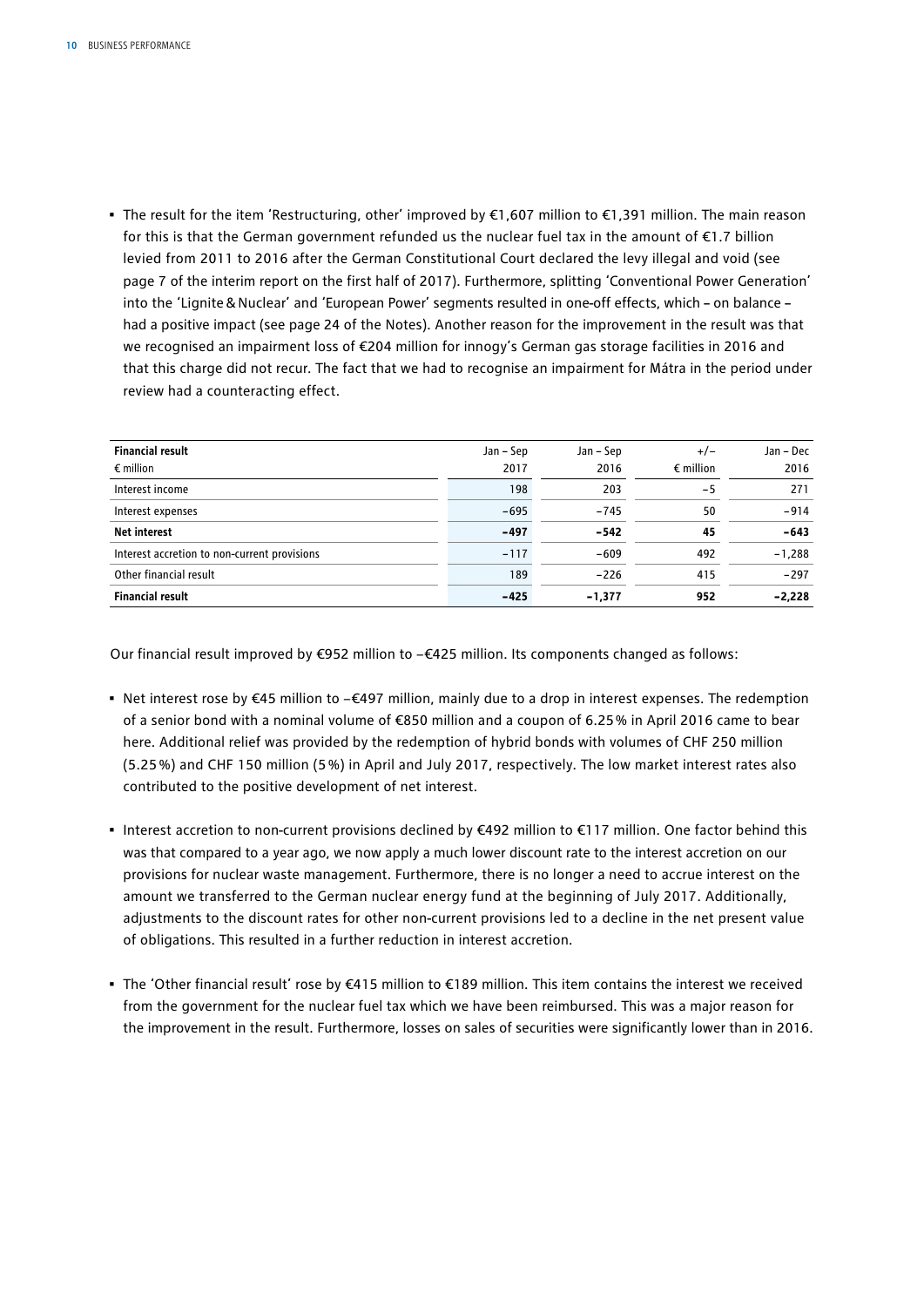Income before tax rose by €2,739 million to €3,125 million. Our effective tax rate was 21%, which is less than the (theoretical) normal rate of 32.5%. A major factor was that we were able to offset tax losses from previous years, for which no deferred tax assets were recognised, against current earnings. Earlier, we did not believe that we could use the loss carryforwards for an extended period of time due to a lack of tax gains. However, this has become possible in the current financial year due to the impact on earnings of the nuclear fuel tax refund.

After taxes, we posted income of €2,455 million (previous year: €258 million). Non-controlling interests decreased by €11 million to €200 million, although the portion of innogy shares held by third parties rose from zero to 23.2% as a result of the IPO in October 2016. The aforementioned impairments made for Mátra in Hungary and in innogy's UK retail business played a major role in this.

| <b>Reconciliation to net income</b>                        |                    | Jan – Sep | Jan – Sep | $+/-$    | Jan - Dec |
|------------------------------------------------------------|--------------------|-----------|-----------|----------|-----------|
|                                                            |                    | 2017      | 2016      | %        | 2016      |
| <b>Adjusted EBITDA</b>                                     | $\epsilon$ million | 4,175     | 3,821     | 9.3      | 5,403     |
| Operating depreciation, amortisation and impairment losses | $\epsilon$ million | $-1,508$  | $-1,705$  | 11.6     | $-2,321$  |
| <b>Adjusted EBIT</b>                                       | $\epsilon$ million | 2,667     | 2,116     | 26.0     | 3,082     |
| Non-operating result                                       | $\epsilon$ million | 883       | $-353$    | 350.1    | $-6,661$  |
| Financial result                                           | $\epsilon$ million | $-425$    | $-1,377$  | 69.1     | $-2,228$  |
| Income before taxes                                        | $\epsilon$ million | 3,125     | 386       | 709.6    | $-5,807$  |
| Taxes on income                                            | $\epsilon$ million | $-670$    | $-128$    | $-423.4$ | 323       |
| Income                                                     | $\epsilon$ million | 2,455     | 258       | 851.6    | $-5,484$  |
| of which:                                                  |                    |           |           |          |           |
| Non-controlling interests                                  | $\epsilon$ million | 200       | 211       | $-5.2$   | 167       |
| RWE AG hybrid capital investors' interest                  | $\epsilon$ million | 36        | 36        |          | 59        |
| Net income/income attributable to RWE AG shareholders      | $\epsilon$ million | 2,219     | 11        |          | $-5,710$  |
| <b>Adjusted net income</b>                                 | $\epsilon$ million | 876       | 227       | 285.9    | 777       |
| Earnings per share                                         | €                  | 3.61      | 0.02      |          | $-9.29$   |
| Adjusted net income per share                              | €                  | 1.42      | 0.37      |          | 1.26      |
| Number of shares outstanding (average)                     | millions           | 614.7     | 614.7     |          | 614.7     |
| Effective tax rate                                         | %                  | 21        | 33        |          | 6         |

The portion of our earnings attributable to hybrid capital investors amounted to €36 million, on a par year on year. It solely related to our £750 million hybrid bond. According to IFRS, this bond is classified as equity, due to its theoretically perpetual tenor. RWE's other hybrid bonds are classified as debt. Therefore, their costs are recognised in the financial result.

The developments above resulted in net income of €2,219 million, marking a significant improvement compared to 2016 (previous year: €11 million). Based on the 614.7 million RWE shares outstanding, this corresponds to earnings per share of €3.61 (previous year: €0.02).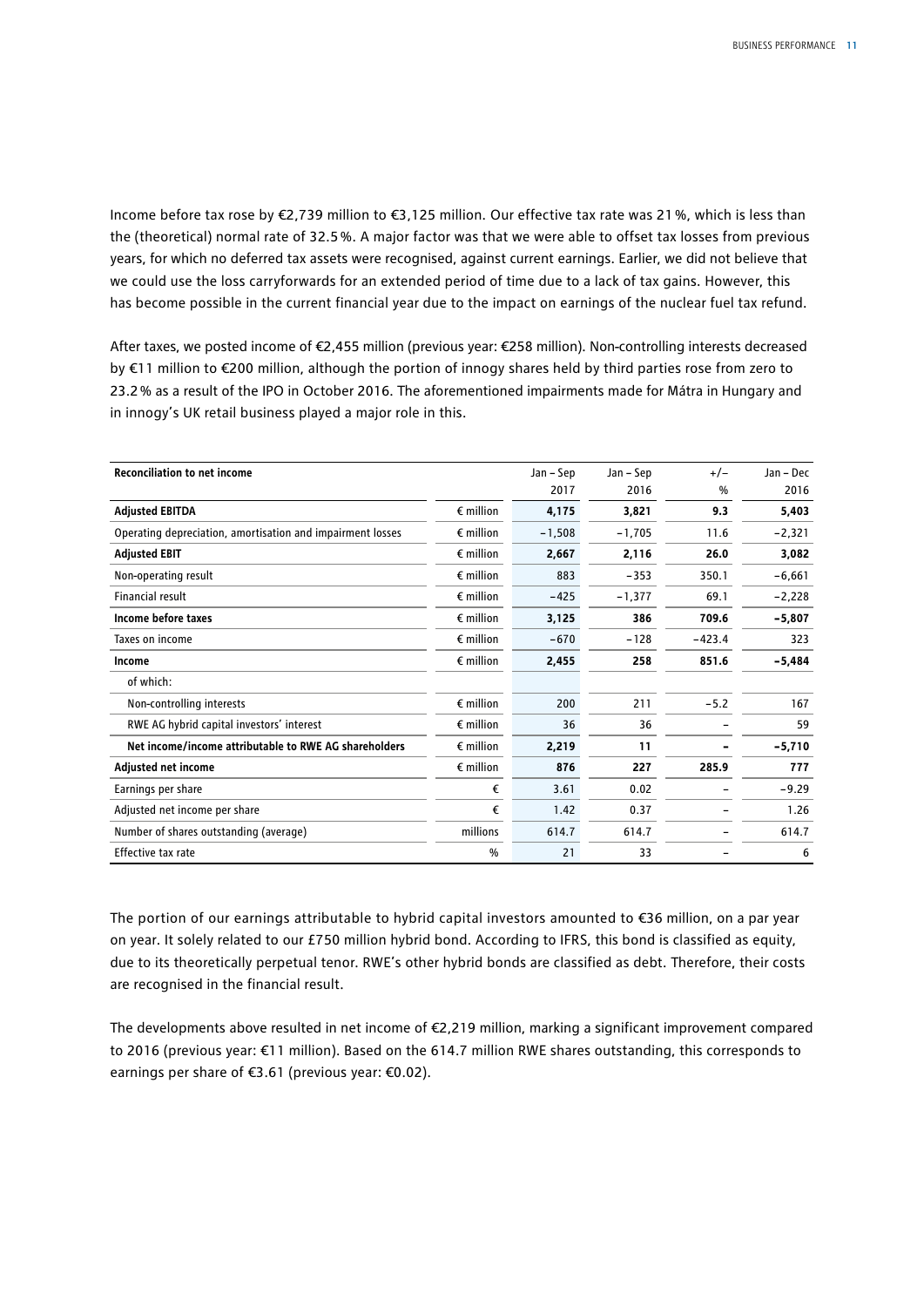| Reconciliation to adjusted net income<br>January – September | Original<br>figures | Adjustment | Adjusted<br>figures | Adjusted<br>figures |
|--------------------------------------------------------------|---------------------|------------|---------------------|---------------------|
| $\epsilon$ million                                           | 2017                |            | 2017                | 2016                |
| <b>Adjusted EBIT</b>                                         | 2,667               |            | 2,667               | 2,116               |
| Non-operating result                                         | 883                 | $-883$     |                     |                     |
| Financial result                                             | $-425$              | $-389$     | $-814$              | $-1,377$            |
| Income before taxes                                          | 3,125               | $-1,272$   | 1,853               | 739                 |
| Taxes on income                                              | $-670$              | 194        | $-476$              | $-265$              |
| Income                                                       | 2,455               | $-1,078$   | 1,377               | 474                 |
| of which:                                                    |                     |            |                     |                     |
| Non-controlling interests                                    | 200                 | 265        | 465                 | 211                 |
| RWE AG hybrid capital investors' interest                    | 36                  | -          | 36                  | 36                  |
| Net income/income attributable to RWE AG shareholders        | 2,219               | -1,343     | 876                 | 227                 |

### **Adjusted net income: significant increase to €876 million**

Adjusted net income amounted to €876 million. It differs from net income in that the entire non-operating result and other special items in the financial result, taxes on income and non-controlling interests are deducted from it. For example, adjusted net income does not reflect the impact of the nuclear fuel tax refund. Compared to the figure recorded a year earlier (€227 million), adjusted net income rose considerably. The improved operating earnings and financial result came to bear here, whereas taxes on income and non-controlling interests had a counteracting effect.

| Capital expenditure on property, plant and equipment<br>and on intangible assets<br>$\epsilon$ million | Jan – Sep<br>2017 | Jan – Sep<br>2016 | $+/-$<br>$\epsilon$ million | Jan – Dec<br>2016 |
|--------------------------------------------------------------------------------------------------------|-------------------|-------------------|-----------------------------|-------------------|
| Lignite & Nuclear                                                                                      | 169               | 173               | -4                          | 267               |
| <b>European Power</b>                                                                                  | 86                | 32                | 54                          | 66                |
| Supply & Trading                                                                                       |                   |                   | 2                           | 4                 |
| innogy                                                                                                 | 1,008             | 964               | 44                          | 1,679             |
| Other, consolidation                                                                                   | $-3$              | q                 | $-12$                       | 11                |
| <b>RWE Group</b>                                                                                       | 1,263             | 1.179             | 84                          | 2,027             |

| Capital expenditure on financial assets | Jan – Sep | Jan – Sep | $+/-$                    | Jan - Dec |
|-----------------------------------------|-----------|-----------|--------------------------|-----------|
| $\epsilon$ million                      | 2017      | 2016      | $\epsilon$ million       | 2016      |
| Lignite & Nuclear                       |           |           | $\qquad \qquad$          |           |
| European Power                          |           |           | $\overline{\phantom{0}}$ | 4         |
| Supply & Trading                        | 15        | 18        | -3                       | 56        |
| innogy                                  | 236       | 144       | 92                       | 290       |
| Other, consolidation                    |           |           | $\overline{\phantom{0}}$ | 4         |
| <b>RWE Group</b>                        | 253       | 165       | 88                       | 355       |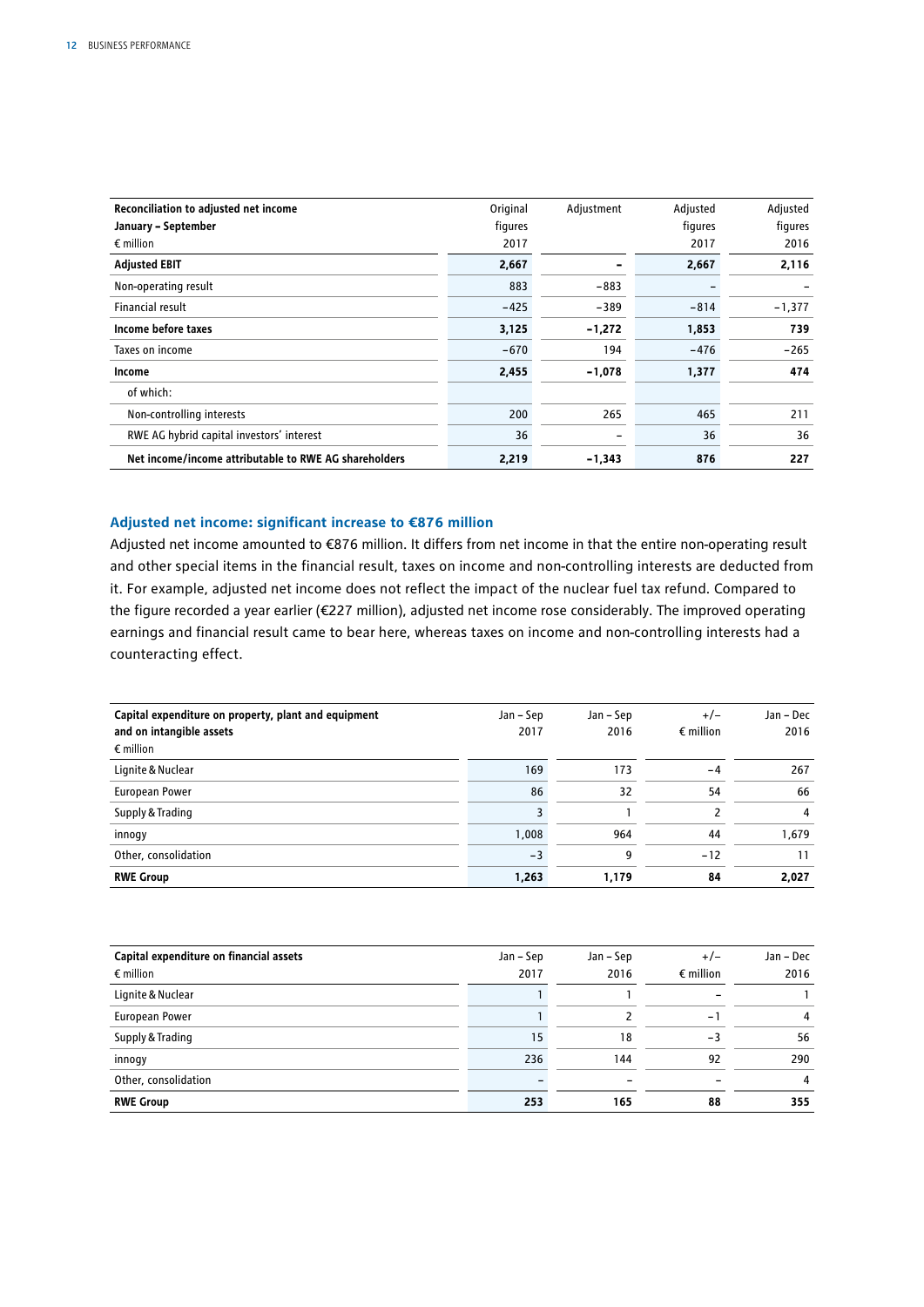#### **Capital expenditure 13% higher than in 2016**

In the first three quarters of 2017, the RWE Group recorded capital expenditure of €1,516 million, up 13% on the same period in 2016. A total of €1,263 million was spent on property, plant and equipment and intangible assets. Compared to last year, this represents an increase of 7%, which can in part be traced back to measures taken to modernise our UK power stations. Moreover, innogy stepped up its spending on IT infrastructure. Investment in financial assets rose by 53% to €253 million, which was essentially attributable to innogy in the period being reviewed. innogy's single-largest transaction was the acquisition of the solar and battery specialist Belectric Solar & Battery, on which we commented on page 9 of the interim report on the first half of 2017.

| <b>Cash flow statement</b>                                     | Jan – Sep | Jan – Sep | $+/-$              | Jan - Dec |
|----------------------------------------------------------------|-----------|-----------|--------------------|-----------|
| $\epsilon$ million                                             | 2017      | 2016      | $\epsilon$ million | 2016      |
| Funds from operations                                          | $-3,019$  | 1,718     | $-4,737$           | 3,013     |
| Change in working capital                                      | 108       | $-1,110$  | 1,218              | -661      |
| Cash flows from operating activities                           | $-2,911$  | 608       | $-3,519$           | 2,352     |
| Cash flows from investing activities                           | 4,328     | -936      | 5,264              | $-4,570$  |
| Cash flows from financing activities                           | $-527$    | 756       | $-1,283$           | 4,282     |
| Effects of changes in foreign exchange rates and other changes |           |           |                    |           |
| in value on cash and cash equivalents                          | 5         | $-22$     | 27                 | $-24$     |
| Total net changes in cash and cash equivalents                 | 895       | 406       | 489                | 2,040     |
| Cash flows from operating activities                           | $-2,911$  | 608       | $-3,519$           | 2,352     |
| Minus capital expenditure <sup>1</sup>                         | $-1,436$  | -1,283    | $-153$             | $-2,308$  |
| Plus proceeds from divestitures/asset disposals <sup>1</sup>   | 396       | 678       | $-282$             | 765       |
| Free cash flow                                                 | $-3,951$  | 3         | $-3,954$           | 809       |

1 This item only includes capital expenditure/divestments with an effect on cash.

#### **Operating cash flow: significant reduction due to payment to nuclear energy fund**

Cash flows from operating activities declined by €3,519 million to −€2,911 million. This was primarily because we paid about €7 billion into the nuclear energy fund's accounts at the Deutsche Bundesbank as of 3 July 2017. This payment transfers financial responsibility for interim and final storage of radioactive waste to the government (see page 7 of the interim report on the first half of 2017). The  $\epsilon$ 1.7 billion nuclear fuel tax refund had a positive effect on operating cash flows. Furthermore, negative effects on liquidity seen last year, which were reflected in changes in working capital, did not recur. These burdens resulted in part from the fact that we had to pledge substantial collateral for forward transactions.

Investment activity resulted in cash flows of €4,328 million (previous year: –€936 million). This was because we liquidated non-current securities and cash investments in order to finance the payment to the nuclear energy fund. Our spending on property, plant and equipment and financial assets had an opposing effect. In addition, we increased the funding of our pension commitments by transferring €132 million to trustees and company pension institutions.

Financing activities generated cash flows of –€527 million (previous year: €756 million). New financial debt was contrasted by redemptions of a similar amount. Dividends paid to co-owners of fully consolidated RWE companies and hybrid capital investors led to total cash outflows of €587 million. Of this sum, €206 million was attributable to the dividend payment made by innogy to its minority shareholders.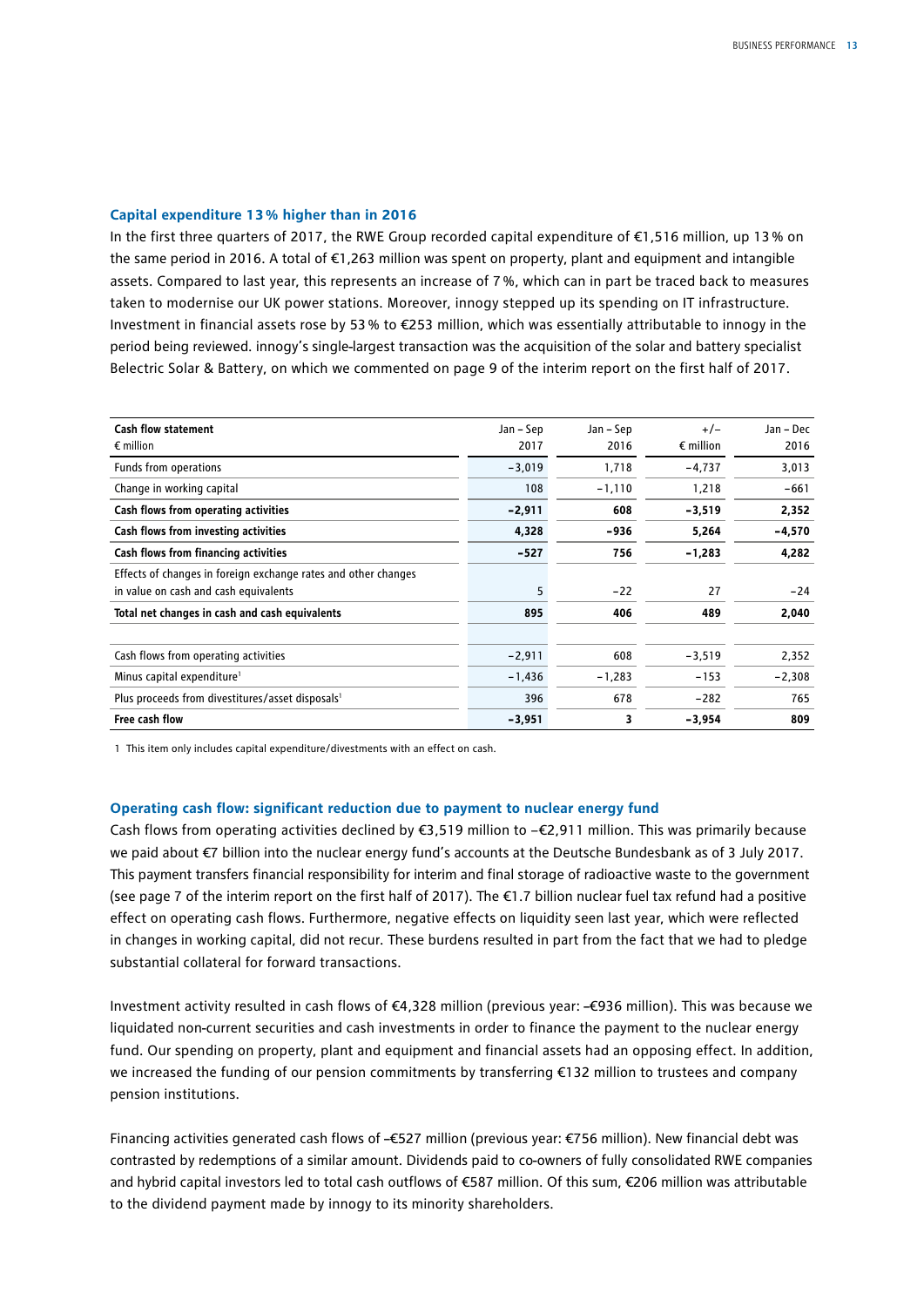On balance, these cash flows from operating, investing and financing activities caused our cash and cash equivalents to rise by €895 million.

The substantial cash outflow caused by the payment made to the nuclear energy fund also characterised the development of free cash flow, which amounted to –€3,951 million as opposed to €3 million in the same period last year. As set out on page 2, we changed the definition of free cash flow: it now also contains expenditure on financial assets and proceeds from divestments. The prior-year figure has been adjusted accordingly.

| Net debt                                                           | 30 Sep 2017 | 31 Dec 2016 | $+/-$              |
|--------------------------------------------------------------------|-------------|-------------|--------------------|
| $\epsilon$ million                                                 |             |             | $\epsilon$ million |
| Cash and cash equivalents                                          | 5,431       | 4,576       | 855                |
| Marketable securities                                              | 4,854       | 10,065      | $-5,211$           |
| Other financial assets                                             | 1,560       | 1,621       | $-61$              |
| <b>Financial assets</b>                                            | 11,845      | 16,262      | $-4,417$           |
| Bonds, other notes payable, bank debt, commercial paper            | 16,111      | 15,921      | 190                |
| Hedge transactions related to bonds                                | $-55$       | $-263$      | 208                |
| Other financial liabilities                                        | 2,048       | 2,263       | $-215$             |
| <b>Financial liabilities</b>                                       | 18,104      | 17,921      | 183                |
| Net financial debt                                                 | 6,259       | 1,659       | 4,600              |
| Provisions for pensions and similar obligations                    | 5,740       | 6,761       | $-1,021$           |
| Surplus of plan assets over benefit obligations                    | $-61$       | $-29$       | $-32$              |
| Provisions for nuclear waste management                            | 5,579       | 12,699      | $-7,120$           |
| Mining provisions                                                  | 2,394       | 2,363       | 31                 |
| Provisions for dismantling wind farms                              | 366         | 334         | 32                 |
| Adjustment for hybrid capital (portion of relevance to the rating) | $-819$      | $-1,078$    | 259                |
| Plus 50% of the hybrid capital stated as equity                    | 463         | 471         | -8                 |
| Minus 50% of the hybrid capital stated as debt                     | $-1,282$    | $-1,549$    | 267                |
| Net debt                                                           | 19,458      | 22,709      | $-3,251$           |

### **Net debt drops to €19.5 billion**

As of 30 September 2017, our net debt amounted to €19.5 billion, far below the figure recorded at the end of 2016 (€22.7 billion). This was due to the positive effects reflected in operating cash flow, which resulted from the nuclear fuel tax refund, among other things. The outflow of liquidity caused by the payment to the nuclear energy fund did not have an impact on net debt, as our nuclear provisions declined by the same amount. Our pension provisions also declined, dropping by €1.0 billion, because the plan assets, which we use to cover the majority of our pension obligations, increased due to positive market developments. Moreover, we raised the discount rates used to determine the net present value of the German pension obligations. The new rates reflect the most recent development of market interest rates. They average 2.0% for the Group, compared to 1.8% in the 2016 financial statements. In addition to the aforementioned factors, divestments also contributed to the decline in debt, whereas investing activities and our dividend payments had a counteracting effect.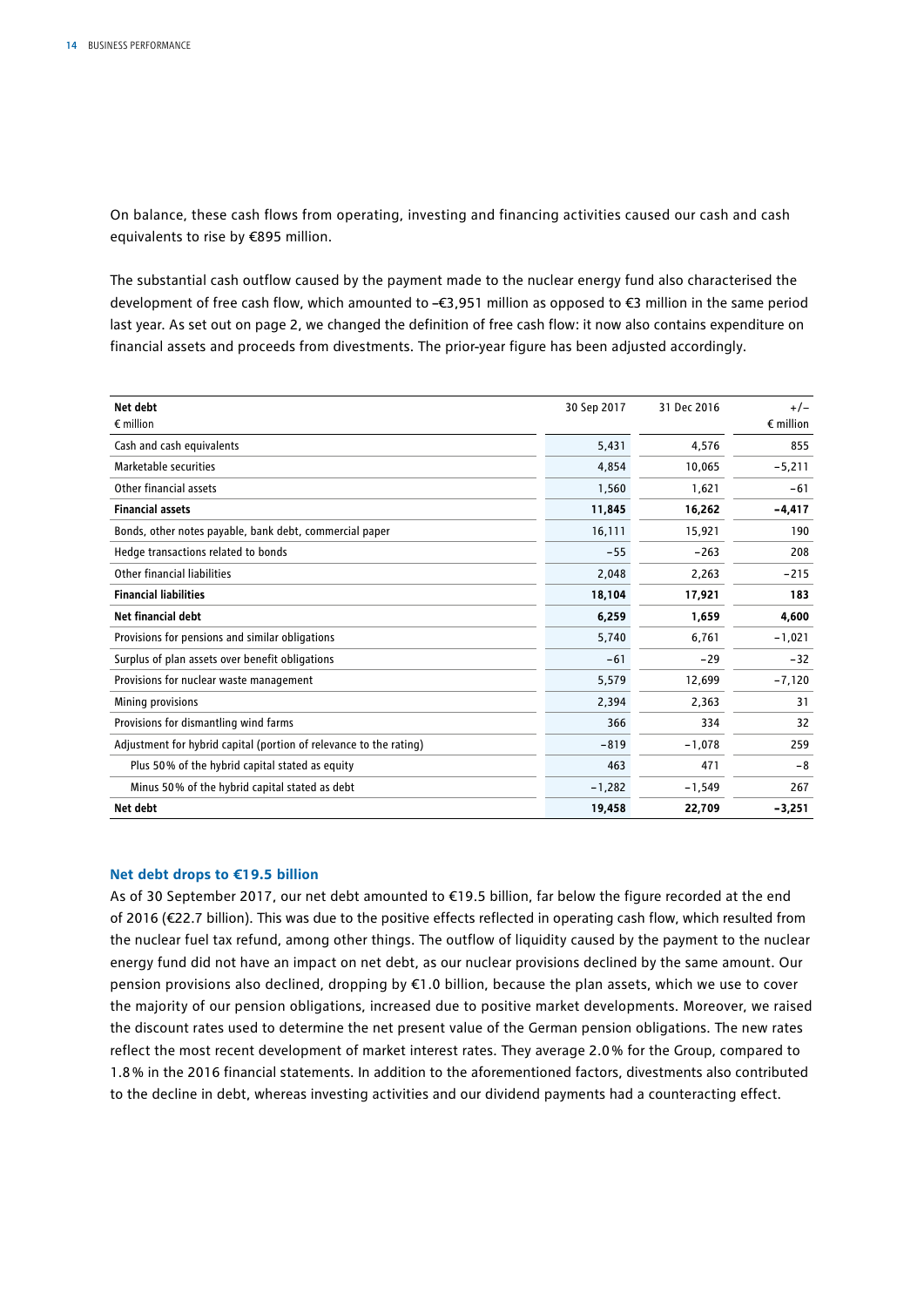## OUTLOOK FOR 2017

### **Forecast for 2017 confirmed**

Our earnings forecast for the current fiscal year is the same as the one which we published in August 2017 (see pages 26 et seq. of the interim report on the first half of 2017). We continue to expect adjusted EBITDA of €5.4 billion to €5.7 billion and adjusted net income of €1.0 billion to €1.3 billion. We are confident that we will reach the upper ends of the aforementioned ranges. The refund of the nuclear fuel tax does not affect either of the two key figures. Our earnings forecast for the RWE Group and its segments has been summarised in the table below.

| <b>Earnings forecast for 2017</b> | 2016 actual<br>$\epsilon$ million | <b>Previous forecast</b><br>(August 2017 <sup>1</sup> ) | Adjustment of forecast<br>(November 2017) |
|-----------------------------------|-----------------------------------|---------------------------------------------------------|-------------------------------------------|
| <b>Adjusted EBITDA</b>            | 5,403                             | €5.4 billion to €5.7 billion                            |                                           |
| of which:                         |                                   |                                                         |                                           |
| Lignite & Nuclear                 | 1,079                             | Significantly below previous year                       |                                           |
| European Power                    | 377                               | Significantly above previous year                       |                                           |
| Supply & Trading                  | $-139$                            | Significantly above previous year                       |                                           |
| innogy                            | 4,203                             | Moderately above previous year                          |                                           |
| Adjusted net income               | 777                               | €1.0 billion to €1.3 billion                            |                                           |

1 See page 26 of the interim report on the first half of 2017.

We also confirm the forecasts for the development of net debt, capital expenditure and headcount. Due to the refund of the nuclear fuel tax, we anticipate that net debt will be down on last year's level (€22.7 billion). This is based on the assumption that no significant downward adjustment will have to be made to the discount rates used to determine the provisions until the end of December. With regard to capital expenditure, we project a volume in the order of €2.5 billion to €3.0 billion, which includes spending on financial assets. We anticipate a small increase in our workforce compared to the end of 2016, primarily due to the acquisition of Belectric Solar&Battery.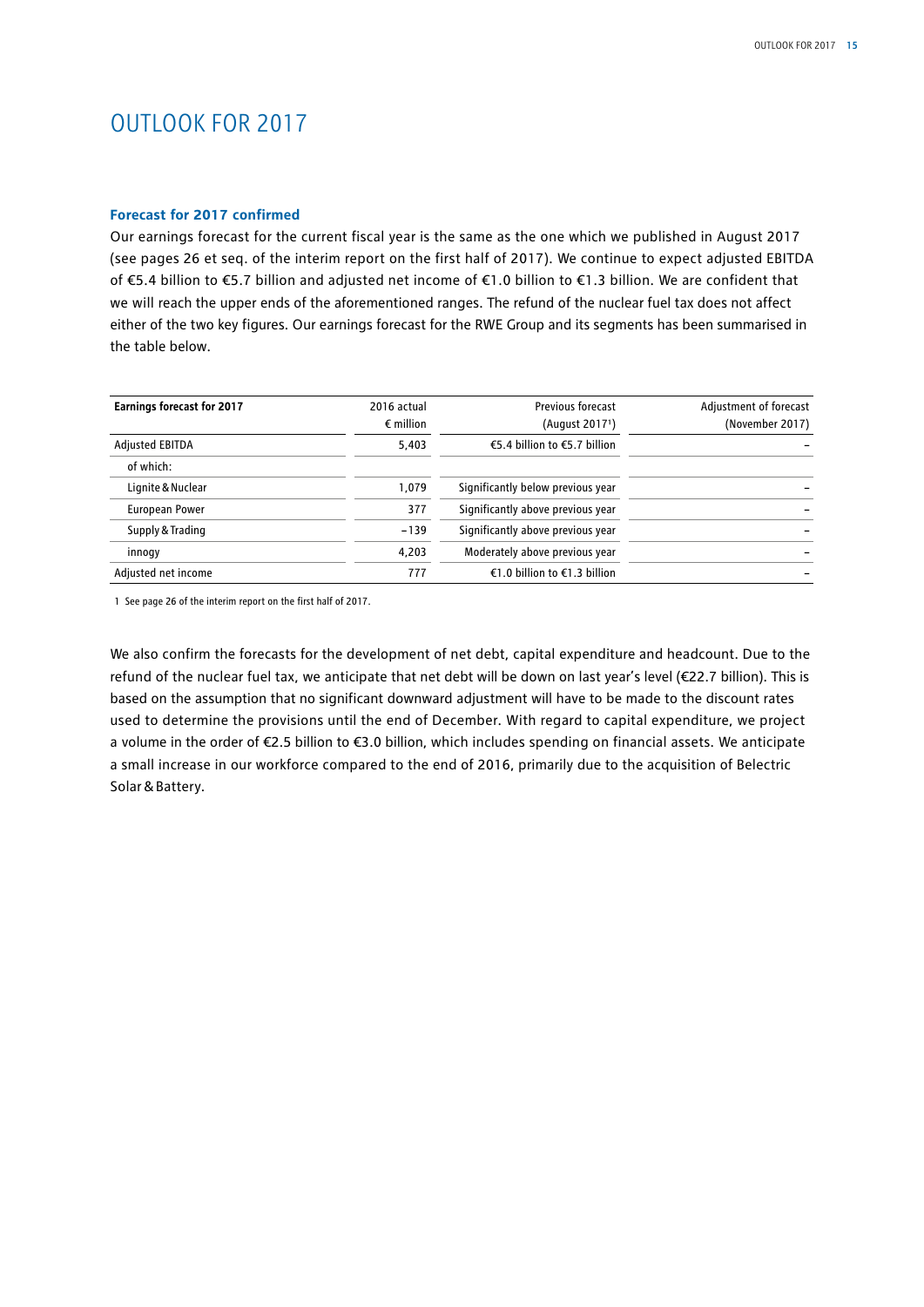## INTERIM CONSOLIDATED FINANCIAL STATEMENTS (CONDENSED)

## Income statement

|                                                                         | Jul – Sep | Jul – Sep | Jan - Sep | Jan – Sep |
|-------------------------------------------------------------------------|-----------|-----------|-----------|-----------|
| $\epsilon$ million                                                      | 2017      | 2016      | 2017      | 2016      |
| Revenue (including natural gas tax/electricity tax)                     | 9,064     | 9,308     | 32,385    | 33,206    |
| Natural gas tax/electricity tax                                         | $-302$    | $-321$    | $-1,450$  | $-1,541$  |
| Revenue                                                                 | 8,762     | 8,987     | 30,935    | 31,665    |
| Cost of materials                                                       | $-6,624$  | $-7,089$  | $-22,623$ | $-24,108$ |
| Staff costs                                                             | $-1,169$  | $-1,296$  | $-3,497$  | $-3,665$  |
| Depreciation, amortisation and impairment losses                        | $-979$    | $-579$    | $-2,314$  | $-1,909$  |
| Other operating result                                                  | $-432$    | $-131$    | 678       | $-613$    |
| Income from investments accounted for using the equity method           | 80        | 97        | 227       | 254       |
| Other income from investments                                           | 91        | 98        | 144       | 139       |
| Financial income                                                        | 446       | 614       | 1,832     | 1,675     |
| <b>Finance costs</b>                                                    | $-721$    | $-1,034$  | $-2,257$  | $-3,052$  |
| Income before tax                                                       | $-546$    | $-333$    | 3,125     | 386       |
| Taxes on income                                                         | 41        | $-72$     | $-670$    | $-128$    |
| Income                                                                  | $-505$    | $-405$    | 2,455     | 258       |
| of which: non-controlling interests                                     | $-67$     | 31        | 200       | 211       |
| of which: RWE AG hybrid capital investors' interest                     | 12        | 10        | 36        | 36        |
| of which: net income/income attributable to RWE AG shareholders         | $-450$    | -446      | 2,219     | 11        |
| Basic and diluted earnings per common and preferred share in $\epsilon$ | $-0.73$   | $-0.72$   | 3.61      | 0.02      |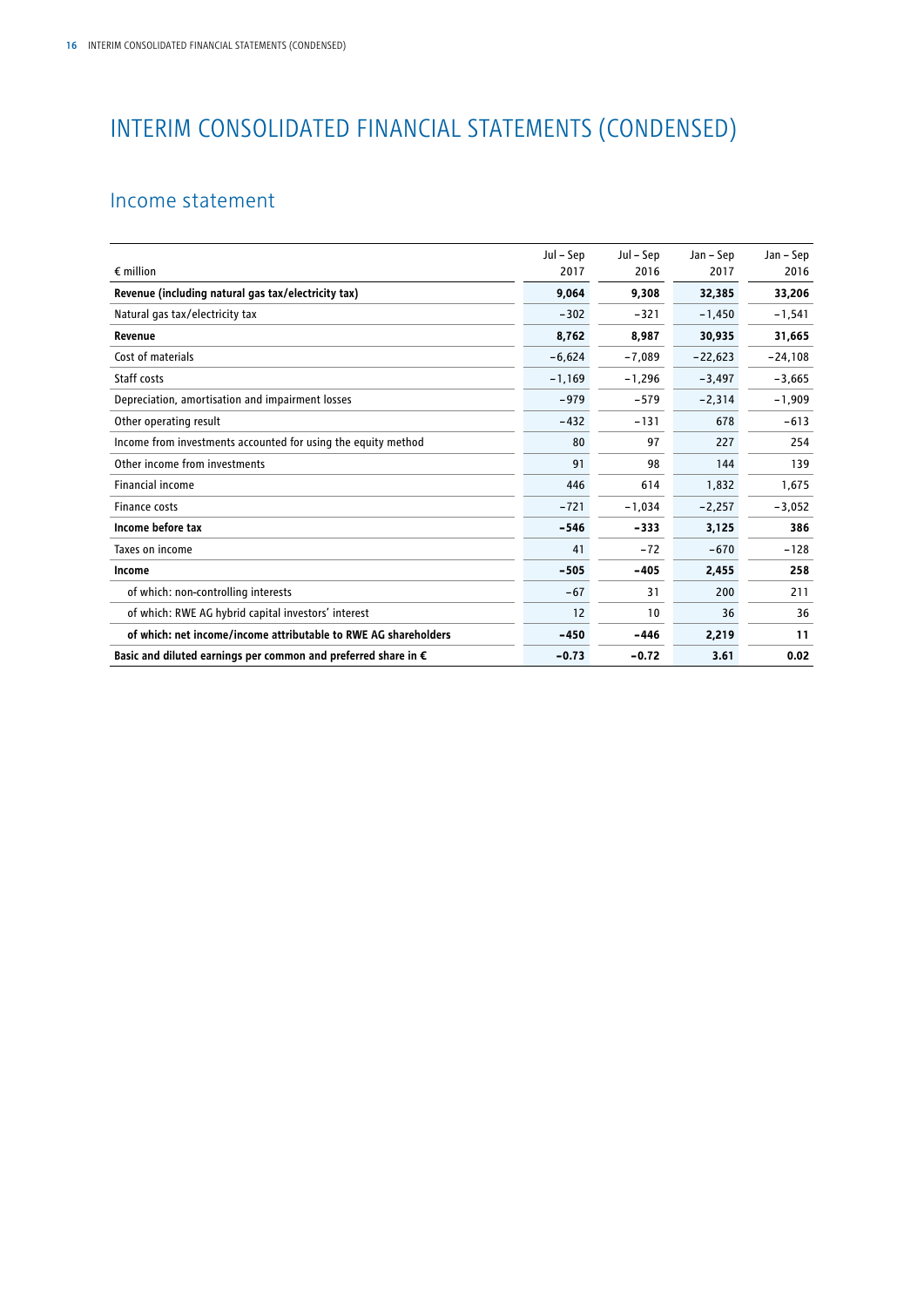## Statement of comprehensive income

|                                                                                            | Jul – Sep | Jul – Sep | Jan – Sep | Jan – Sep |
|--------------------------------------------------------------------------------------------|-----------|-----------|-----------|-----------|
| $\epsilon$ million <sup>1</sup>                                                            | 2017      | 2016      | 2017      | 2016      |
| Income                                                                                     | $-505$    | $-405$    | 2,455     | 258       |
| Actuarial gains and losses of defined benefit pension plans<br>and similar obligations     | 213       | $-743$    | 1,018     | $-1,608$  |
| Income and expenses of investments accounted for using<br>the equity method (pro rata)     |           |           | $-17$     | 5         |
| Income and expenses recognised in equity, not to be reclassified<br>through profit or loss | 213       | $-743$    | 1,001     | $-1,603$  |
| Currency translation adjustment                                                            | $-5$      |           | 86        | $-84$     |
| Fair valuation of financial instruments available for sale                                 | 39        | 70        | 61        | 150       |
| Fair valuation of financial instruments used for hedging purposes                          | 727       | 115       | 280       | $-178$    |
| Income and expenses of investments accounted for using<br>the equity method (pro rata)     |           |           | 3         | $-1$      |
| Income and expenses recognised in equity, to be reclassified                               |           |           |           |           |
| through profit or loss in the future                                                       | 761       | 186       | 430       | $-113$    |
| Other comprehensive income                                                                 | 974       | $-557$    | 1,431     | $-1,716$  |
| Total comprehensive income                                                                 | 469       | $-962$    | 3,886     | $-1,458$  |
| of which: attributable to RWE AG shareholders                                              | 484       | $-1,167$  | 3,478     | $-1,735$  |
| of which: attributable to RWE AG hybrid capital investors                                  | 12        | 10        | 36        | 36        |
| of which: attributable to non-controlling interests                                        | $-27$     | 195       | 372       | 241       |

1 Figures stated after taxes.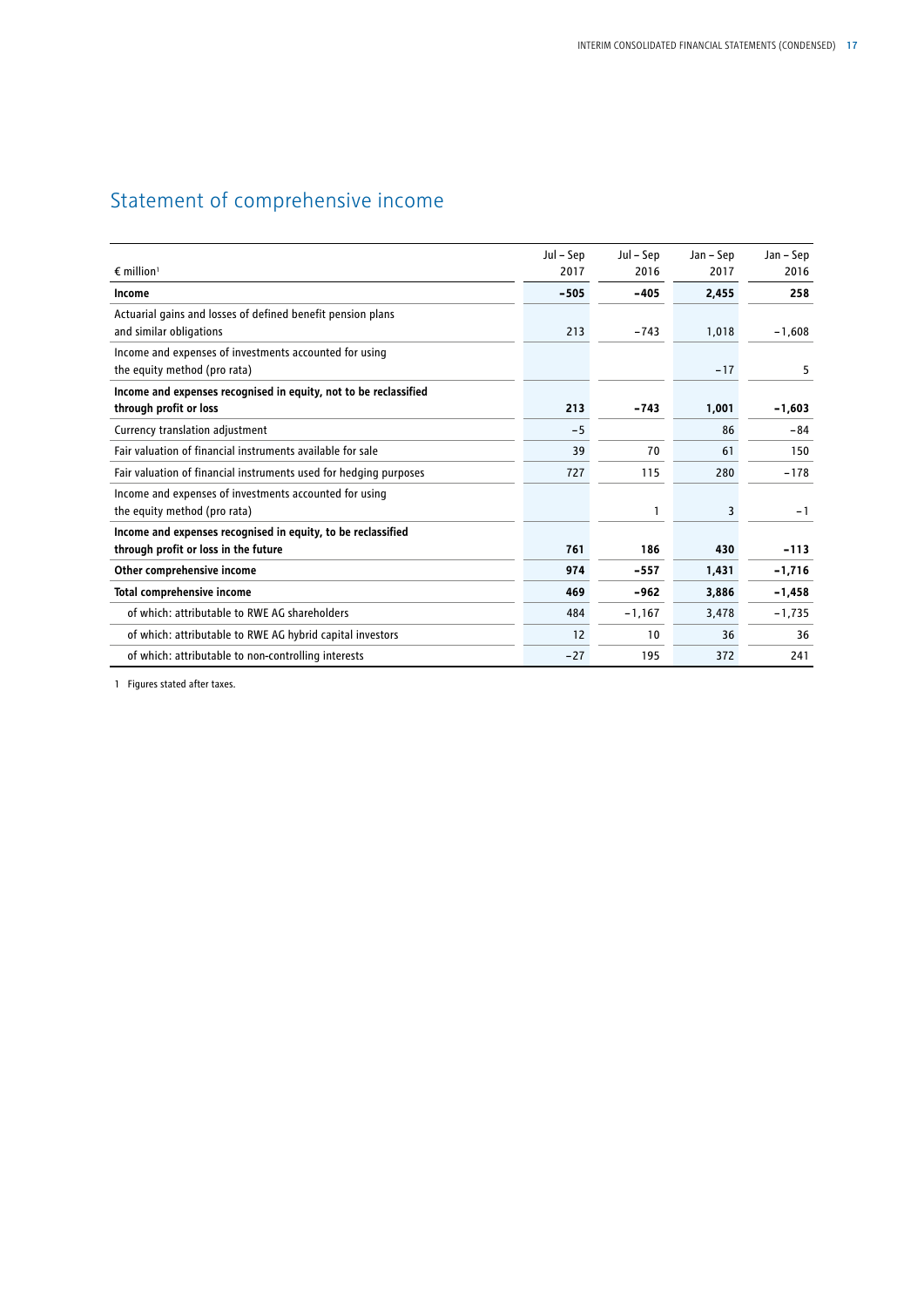## Balance sheet

| <b>Assets</b><br>$\epsilon$ million               | 30 Sep 2017 | 31 Dec 2016 |
|---------------------------------------------------|-------------|-------------|
| Non-current assets                                |             |             |
| Intangible assets                                 | 12,250      | 12,749      |
| Property, plant and equipment                     | 24,170      | 24,455      |
| Investment property                               | 54          | 63          |
| Investments accounted for using the equity method | 2,907       | 2,908       |
| Other financial assets                            | 1,118       | 1,055       |
| Receivables and other assets                      | 1,494       | 1,797       |
| Deferred taxes                                    | 2,656       | 2,884       |
|                                                   | 44,649      | 45,911      |
| <b>Current assets</b>                             |             |             |
| Inventories                                       | 2,247       | 1,968       |
| Trade accounts receivable                         | 4,373       | 4,999       |
| Receivables and other assets                      | 6,277       | 9,123       |
| Marketable securities                             | 4,628       | 9,825       |
| Cash and cash equivalents                         | 5,431       | 4,576       |
| Assets held for sale                              | 123         |             |
|                                                   | 23,079      | 30,491      |
|                                                   | 67,728      | 76,402      |

| <b>Equity and liabilities</b><br>$\epsilon$ million | 30 Sep 2017 | 31 Dec 2016 |
|-----------------------------------------------------|-------------|-------------|
| <b>Equity</b>                                       |             |             |
| RWE AG shareholders' interest                       | 6,243       | 2,754       |
| RWE AG hybrid capital investors' interest           | 925         | 942         |
| Non-controlling interests                           | 4,124       | 4,294       |
|                                                     | 11,292      | 7,990       |
| <b>Non-current liabilities</b>                      |             |             |
| Provisions                                          | 19,544      | 20,686      |
| <b>Financial liabilities</b>                        | 13,627      | 16,041      |
| Other liabilities                                   | 2,132       | 2,196       |
| Deferred taxes                                      | 676         | 723         |
|                                                     | 35,979      | 39,646      |
| <b>Current liabilities</b>                          |             |             |
| Provisions                                          | 4,580       | 12,175      |
| <b>Financial liabilities</b>                        | 4,532       | 2,142       |
| Trade accounts payable                              | 4,146       | 5,431       |
| <b>Other liabilities</b>                            | 7,071       | 9,018       |
| Liabilities held for sale                           | 128         |             |
|                                                     | 20,457      | 28,766      |
|                                                     | 67,728      | 76,402      |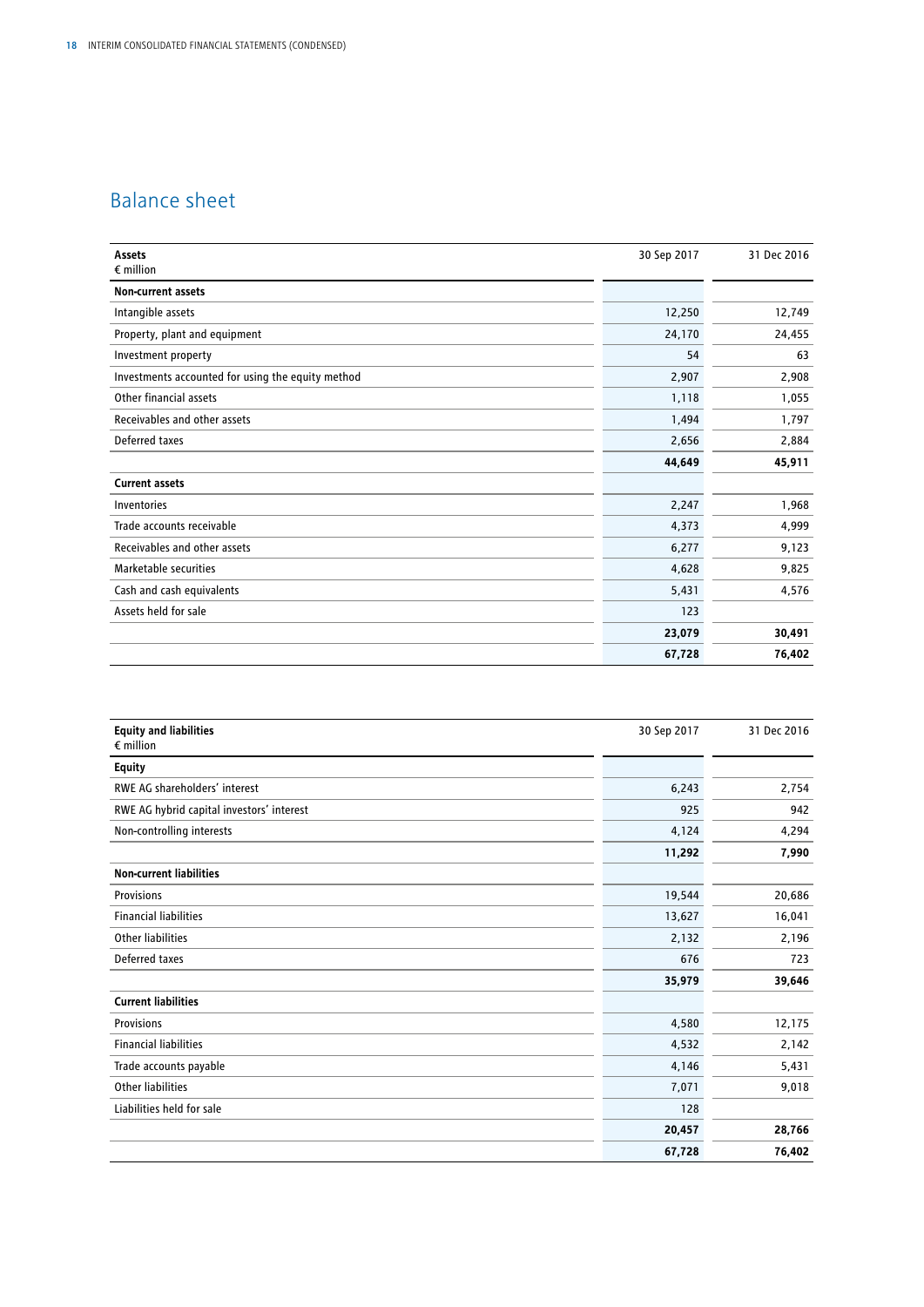## Cash flow statement

|                                                                                                | Jan - Sep | Jan - Sep |
|------------------------------------------------------------------------------------------------|-----------|-----------|
| $\epsilon$ million                                                                             | 2017      | 2016      |
| Income                                                                                         | 2,455     | 258       |
| Depreciation, amortisation and impairment losses/reversals                                     | 1,922     | 1,935     |
| Changes in provisions                                                                          | $-7,548$  | $-422$    |
| Deferred taxes/non-cash income and expenses/income from disposal of non-current assets         |           |           |
| and marketable securities                                                                      | 152       | $-53$     |
| Change in working capital                                                                      | 108       | $-1,110$  |
| Cash flows from operating activities                                                           | $-2,911$  | 608       |
| Capital expenditure on non-current assets/acquisitions                                         | $-1,436$  | $-1,283$  |
| Proceeds from disposal of assets/divestitures                                                  | 396       | 678       |
| Changes in marketable securities and cash investments                                          | 5,368     | $-331$    |
| Cash flows from investing activities <sup>1</sup>                                              | 4,328     | $-936$    |
| Cash flows from financing activities                                                           | $-527$    | 756       |
| Net cash change in cash and cash equivalents                                                   | 890       | 428       |
| Effect of changes in foreign exchange rates and other changes in value on cash and             |           |           |
| cash equivalents                                                                               | 5         | $-22$     |
| Net change in cash and cash equivalents                                                        | 895       | 406       |
| Cash and cash equivalents at beginning of the reporting period                                 | 4,576     | 2,536     |
| of which: reported as 'Assets held for sale'                                                   |           | $-14$     |
| Cash and cash equivalents at beginning of the reporting period as per the consolidated         |           |           |
| balance sheet                                                                                  | 4,576     | 2,522     |
| Cash and cash equivalents at the end of the reporting period                                   | 5,471     | 2,942     |
| of which: reported as 'Assets held for sale'                                                   | $-40$     |           |
| Cash and cash equivalents at end of the reporting period as per the consolidated balance sheet | 5,431     | 2,942     |

1 After the initial/subsequent transfer to plan assets in the amount of €132 million (prior-year period: €193 million).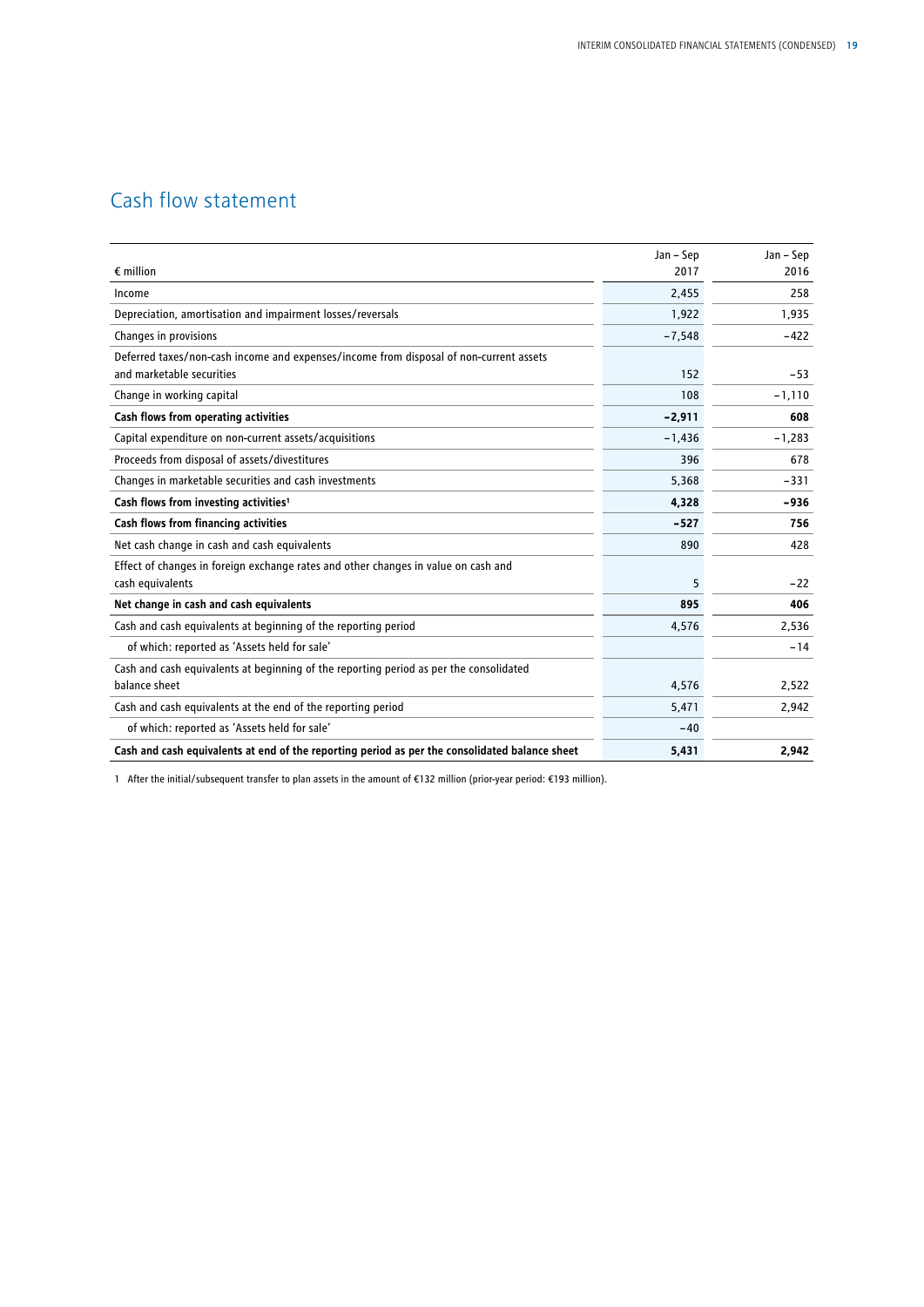## Statement of changes in equity

| $\epsilon$ million            | Subscribed<br>capital and<br>additional<br>paid-in<br>capital of<br><b>RWE AG</b> | Retained<br>earnings and<br>distributable<br>profit | Accumulated<br>other<br>comprehensive<br>income | <b>RWE AG</b><br>shareholders'<br>interest | <b>RWE AG</b><br>hybrid capital<br>investors'<br>interest | Non-<br>controlling<br>interests | <b>Total</b> |
|-------------------------------|-----------------------------------------------------------------------------------|-----------------------------------------------------|-------------------------------------------------|--------------------------------------------|-----------------------------------------------------------|----------------------------------|--------------|
| Balance at 1 Jan 2016         | 3,959                                                                             | 3,612                                               | $-1,724$                                        | 5,847                                      | 950                                                       | 2,097                            | 8,894        |
| Repayment of capital          |                                                                                   |                                                     |                                                 |                                            |                                                           | $-83$                            | $-83$        |
| Dividends paid                |                                                                                   | $-5$                                                |                                                 | $-5$                                       | $-67$                                                     | $-226$                           | $-298$       |
| Income                        |                                                                                   | 11                                                  |                                                 | 11                                         | 36                                                        | 211                              | 258          |
| Other comprehensive<br>income |                                                                                   | $-1,651$                                            | $-95$                                           | $-1,746$                                   |                                                           | 30                               | $-1,716$     |
| Total comprehensive<br>income |                                                                                   | $-1,640$                                            | $-95$                                           | $-1,735$                                   | 36                                                        | 241                              | $-1,458$     |
| Other changes                 |                                                                                   |                                                     |                                                 |                                            | $\overline{7}$                                            | $\mathbf{1}$                     | 8            |
| Balance at 30 Sep 2016        | 3,959                                                                             | 1,967                                               | $-1,819$                                        | 4,107                                      | 926                                                       | 2,030                            | 7,063        |
| Balance at 1 Jan 2017         | 3,959                                                                             | $-652$                                              | $-553$                                          | 2,754                                      | 942                                                       | 4,294                            | 7,990        |
| Repayment of capital          |                                                                                   |                                                     |                                                 |                                            |                                                           | $-41$                            | $-41$        |
| Dividends paid                |                                                                                   | $-5$                                                |                                                 | $-5$                                       | $-60$                                                     | $-465$                           | $-530$       |
| Income                        |                                                                                   | 2,219                                               |                                                 | 2,219                                      | 36                                                        | 200                              | 2,455        |
| Other comprehensive<br>income |                                                                                   | 854                                                 | 405                                             | 1,259                                      |                                                           | 172                              | 1,431        |
| Total comprehensive<br>income |                                                                                   | 3,073                                               | 405                                             | 3,478                                      | 36                                                        | 372                              | 3,886        |
| Other changes                 |                                                                                   | 16                                                  |                                                 | 16                                         | $\overline{7}$                                            | $-36$                            | $-13$        |
| Balance at 30 Sep 2017        | 3,959                                                                             | 2,432                                               | $-148$                                          | 6,243                                      | 925                                                       | 4,124                            | 11,292       |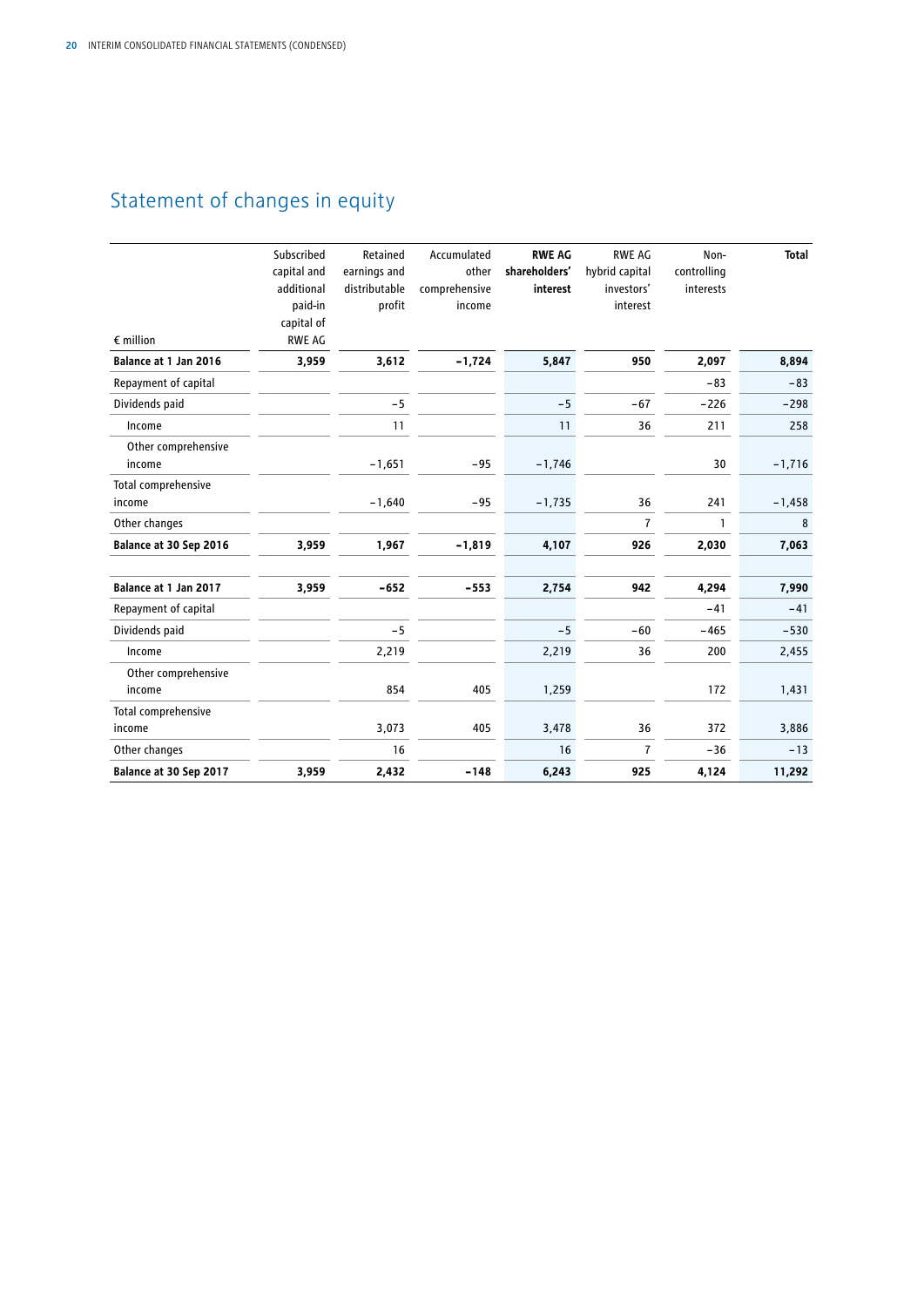## **NOTES**

## Accounting policies

RWE AG, headquartered in Essen, Germany, is the parent company of the RWE Group ('RWE' or 'Group').

The interim consolidated financial statements as of 30 September 2017, including the additional information in the other parts of this interim statement, have been prepared in accordance with the International Financial Reporting Standards (IFRSs) applicable in the EU. The statements were approved for publication on 10 November 2017.

In line with IAS 34, the scope of reporting for the presentation of the interim consolidated financial statements for the period ended 30 September 2017 was condensed compared with the scope applied to the consolidated financial statements as of 31 December 2016.

## Changes in accounting regulations

The International Accounting Standards Board (IASB) has approved several amendments to existing International Financial Reporting Standards (IFRSs), which – pending adoption into EU law – become effective for the RWE Group as of fiscal 2017:

- Amendments to IAS 7 Disclosure Initiative (2016)
- Amendments to IAS 12 Recognition of Deferred Tax Assets for Unrealised Losses (2016)
- Annual Improvements to IFRS Standards 2014-2016 Cycle (2016), in relation to the amendments and clarifications to IFRS 12 contained in this collective standard

## New accounting standards

The IASB has adopted further standards and amendments to standards, which are not yet mandatory in the European Union (EU) in fiscal 2017. The anticipated effects of these were described in the 2016 Consolidated Annual Report. Based on the current state of implementation, the anticipated effects are updated as follows:

#### **IFRS 9 Financial Instruments**

Regarding the classification and measurement of financial instruments, RWE expects effects above all on the recognition of changes in the value of financial assets that are measured at fair value and stated as 'Financial assets available for sale' in accordance with IAS 39. In the future, changes in the fair value of a large portion of these instruments will be recognised in the income statement instead of – as previously – in other comprehensive income. Non-derivative financial instruments stated as 'loans and receivables' according to IAS 39 will primarily be measured at amortised cost pursuant to IFRS 9 as well.

With the exception of the changes and new rules described below, this consolidated interim statement was prepared using the accounting policies applied in the consolidated financial statements for the period ended 31 December 2016. For further information, please see the Group's 2016 Annual Report, which provides the basis for this interim statement.

The discount rate applied to provisions for nuclear waste management is 0.6% (31 December 2016: 0.4%), and 4.4% (31 December 2016: 4.4 %) for mining-related provisions. Provisions for pensions and similar obligations are discounted at an interest rate of 2.0% in Germany and 2.5% abroad (31 December 2016: 1.8% and 2.5%, respectively).

These new policies do not have any material effects on the RWE Group's consolidated financial statements.

#### **IFRS 15 Revenue from Contracts with Customers**

RWE is currently finalising its review of the results of the contract analysis with regard to the accounting treatment pursuant to IFRS 15. In relation to the expected effects mentioned in the 2016 Consolidated Annual Report, we no longer anticipate any significant impact on the following items:

- Free gifts such as thermostats, vouchers, household appliances and discounted products given to households as an incentive for signing a contract:
- Contracts with households which provide a warranty or guarantee.

Updates and additional findings regarding the expected effects since the 2016 Annual Report was published are presented below: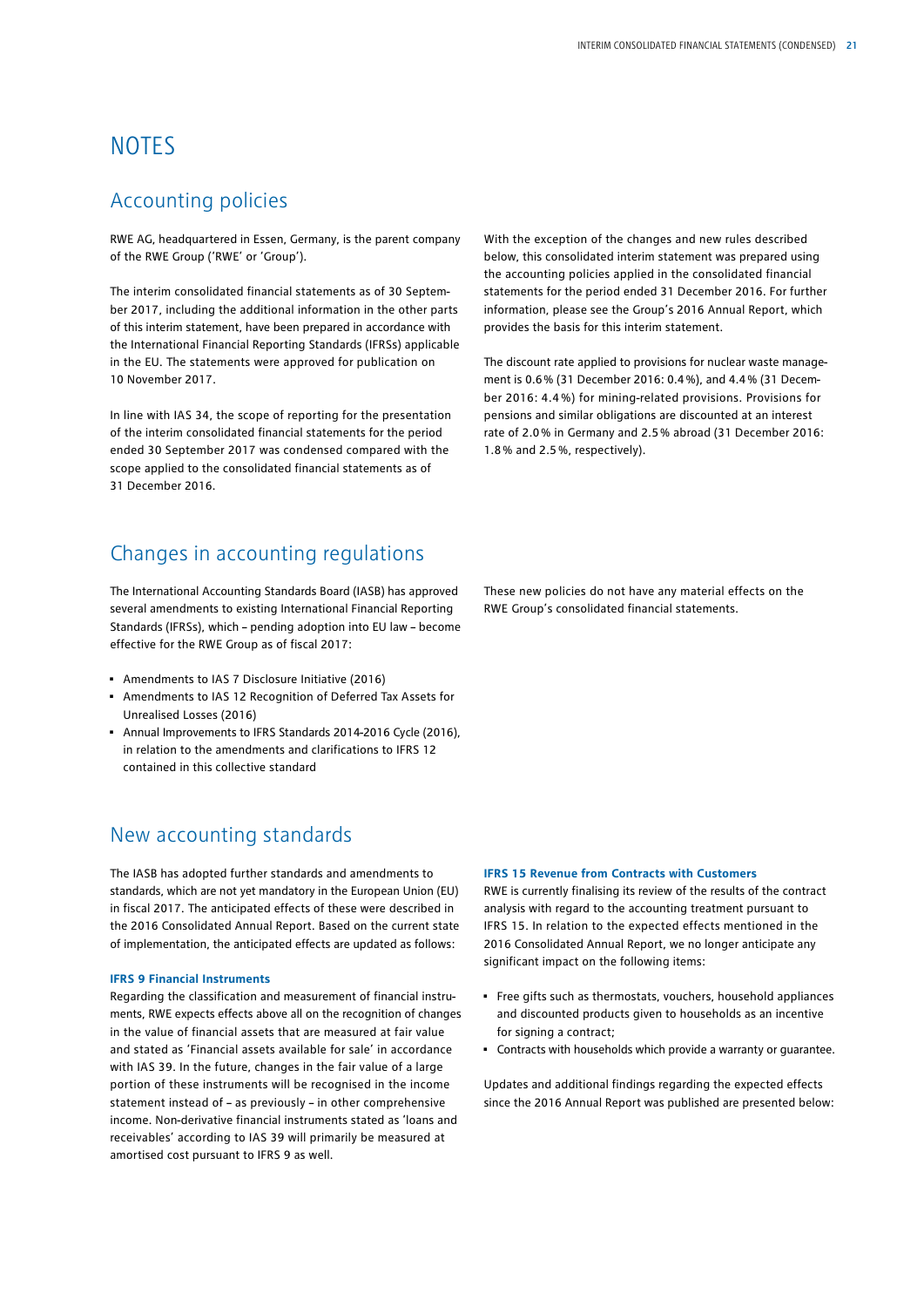#### **Supply of energy to households**

If the customer can cancel the contract on a monthly basis, the contract term according to IFRS 15 is considered to be one month only. For such contracts, no impact on revenue recognition is expected.

#### **Principal-Agent relations**

With respect to regulatory charges especially in the field of renewable energy, a few cases have been identified in which – unlike under IAS 18 – RWE qualifies as the agent under IFRS 15. In Germany, revenue of the Grid division in the innogy segment is expected to decline by some €2.5 billion, because some performance bonuses received by the transmission system operator under the direct marketing model of the German Renewable Energy Act no longer qualify as revenue. This will not have an impact on income.

RWE will apply the modified retrospective method for first-time application starting 1 January 2018.

## Scope of consolidation

In addition to RWE AG, the consolidated financial statements contain all material German and foreign companies which RWE AG controls directly or indirectly. Principal associates are accounted for using the equity method, and principal joint arrangements are accounted for using the equity method or as joint operations.

| Number of fully consolidated<br>companies | Germany | Abroad | Total |
|-------------------------------------------|---------|--------|-------|
| Balance at 1 Jan 2017                     | 135     | 180    | 315   |
| First-time consolidation                  | 13      | 16     | 29    |
| Deconsolidation                           | $-2$    |        | $-2$  |
| <b>Mergers</b>                            | -6      | $-1$   | $-7$  |
| Balance at 30 Sep 2017                    | 140     | 195    | 335   |

Furthermore, six companies are presented as joint operations (31 December 2016: six companies).

## Acquisitions

#### **Belectric**

In early January 2017, innogy SE acquired 100 % of the shares in Belectric Solar&Battery GmbH (previously: Belectric Solar& Battery Holding GmbH) and thus obtained control. The company is active in the field of Operations&Maintenance (O&M) for solar farms, along with turn-key construction of solar farms and battery storage solutions (EPC services).

The initial accounting of the business combination as well as the assumed assets and liabilities are presented in the following table: The following summaries show the changes in the number of fully consolidated companies, investments accounted for using the equity method and joint ventures:

| Number of investments and<br>joint ventures accounted for<br>using the equity method | Germany | Abroad | Total |
|--------------------------------------------------------------------------------------|---------|--------|-------|
| Balance at 1 Jan 2017                                                                | 70      | 17     | 87    |
| Acquisitions                                                                         |         | 1      |       |
| <b>Disposals</b>                                                                     |         |        |       |
| Other changes                                                                        | 2       |        |       |
| Balance at 30 Sep 2017                                                               | 72      | 18     | 90    |

| <b>IFRS carrying amounts</b><br>(fair values) at first-time |
|-------------------------------------------------------------|
| consolidation                                               |
| 56                                                          |
| 87                                                          |
|                                                             |
| 63                                                          |
| 73                                                          |
| 74                                                          |
|                                                             |
|                                                             |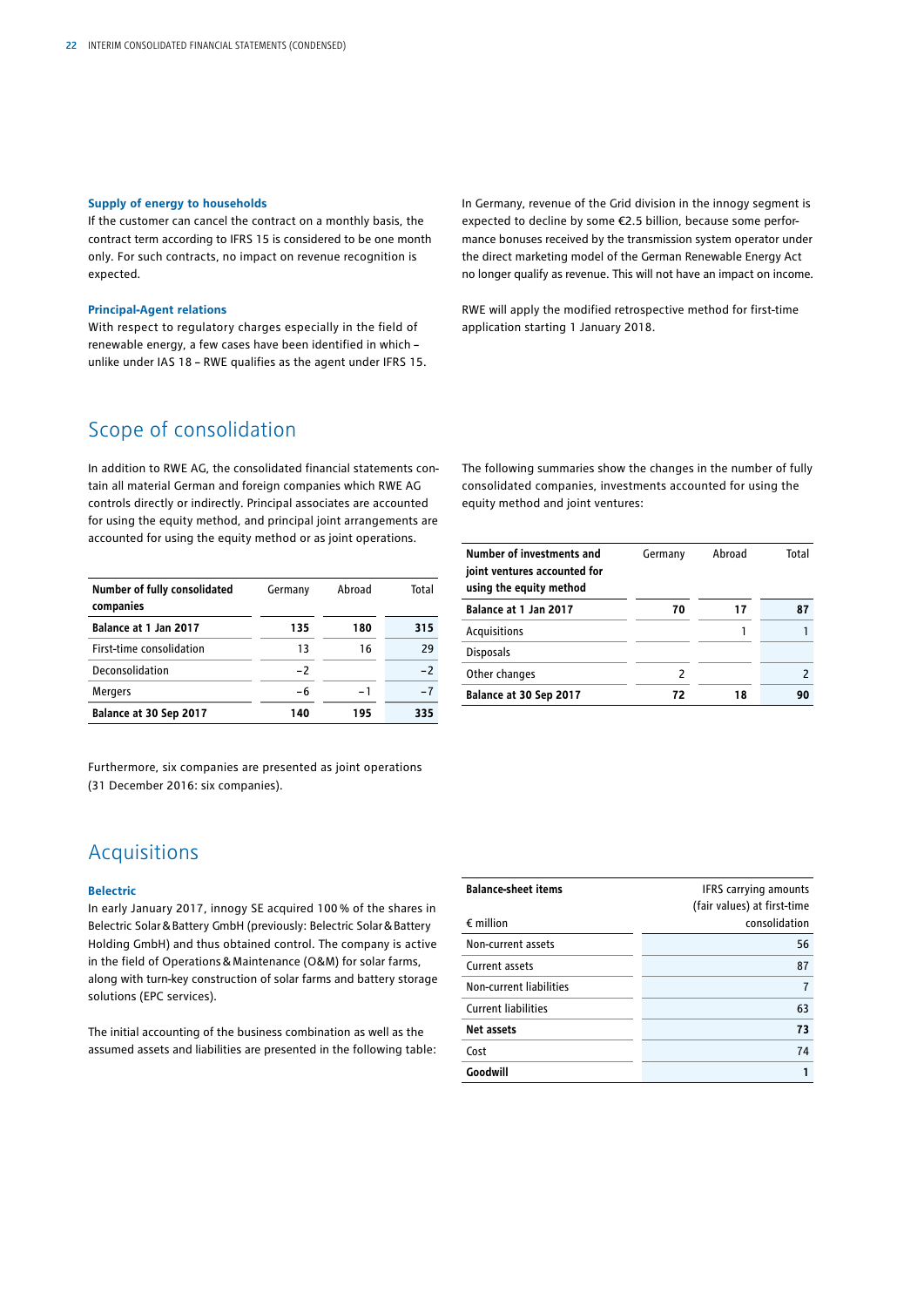The fair value of the receivables included in non-current and current assets amounted to €24 million.

Since its first-time consolidation, the company has contributed €147 million to the Group's revenue and –€7 million to the Group's income.

The tentative purchase price amounted to €74 million and included a conditional payment obligation of €7 million. Negotiations on

**Disposals** 

#### **Cogeneration plant Hamborn 5**

As of 31 May 2017, RWE Generation sold the gas-fired cogeneration plant Hamborn 5 to thyssenkrupp Steel Europe (tkSE). The plant, which had been leased and operated by tkSE, is thus now also legally owned by the company. Within the RWE Group, this asset belonged to the segment 'European Power'.

#### **Residential property management companies**

Per a purchase agreement dated 9 February 2017, RWE Power AG sold its 50% stake in Wohnungsbaugesellschaft für das Rheinische Braunkohlenrevier Gesellschaft mit beschränkter Haftung and its 15% stake in GSG Wohnungsbau Braunkohle GmbH to Vivawest GmbH. As of 30 June 2017, the sale was still subject to the revocation of the law on miners' settlements of 10 March 1930. Therefore, the assets and liabilities of this company were stated as held for sale on the balance sheet. The revocation of the law

## Assets held for sale and disposal groups

In the second quarter of 2017, the management decided to sell the Hungarian company Mátra, which is part of the segment 'Lignite & Nuclear'. The sale will likely be completed in the course of the first half of 2018.

As of 30 September 2017, the assets and liabilities of this company were reported in the balance sheet as 'held for sale'.

### Revenue

Revenue generated by energy trading operations is stated as net figures, i.e. only reflecting realised gross margins.

the final purchase price commenced during the second quarter of 2017, and a final result was achieved on 20 October 2017 when the definitive purchase price was confirmed.

The goodwill is largely associated with expected future use and synergy effects.

was announced in the Federal Law Gazette on 24 July 2017, resulting in the transaction becoming effective. The sale led to total proceeds in the medium double-digit million euro range. The investments had been assigned to the segment 'Lignite & Nuclear'.

#### **Properties**

At the end of July 2017, we reached an agreement with Tritax Big Box REIT plc that it would purchase most of the site of our former power station Littlebrook. The transaction became effective in the middle of September 2017. A smaller part of the site was sold to the transmission system operator National Grid. This transaction was completed at the beginning of August. The land sales resulted in total euro proceeds in the upper double-digit million range. The former power plant site is assigned to the segment 'European Power' within the RWE Group.

Impairments of €303 million were recognised in depreciation, amortisation and impairment losses and other operating expenses.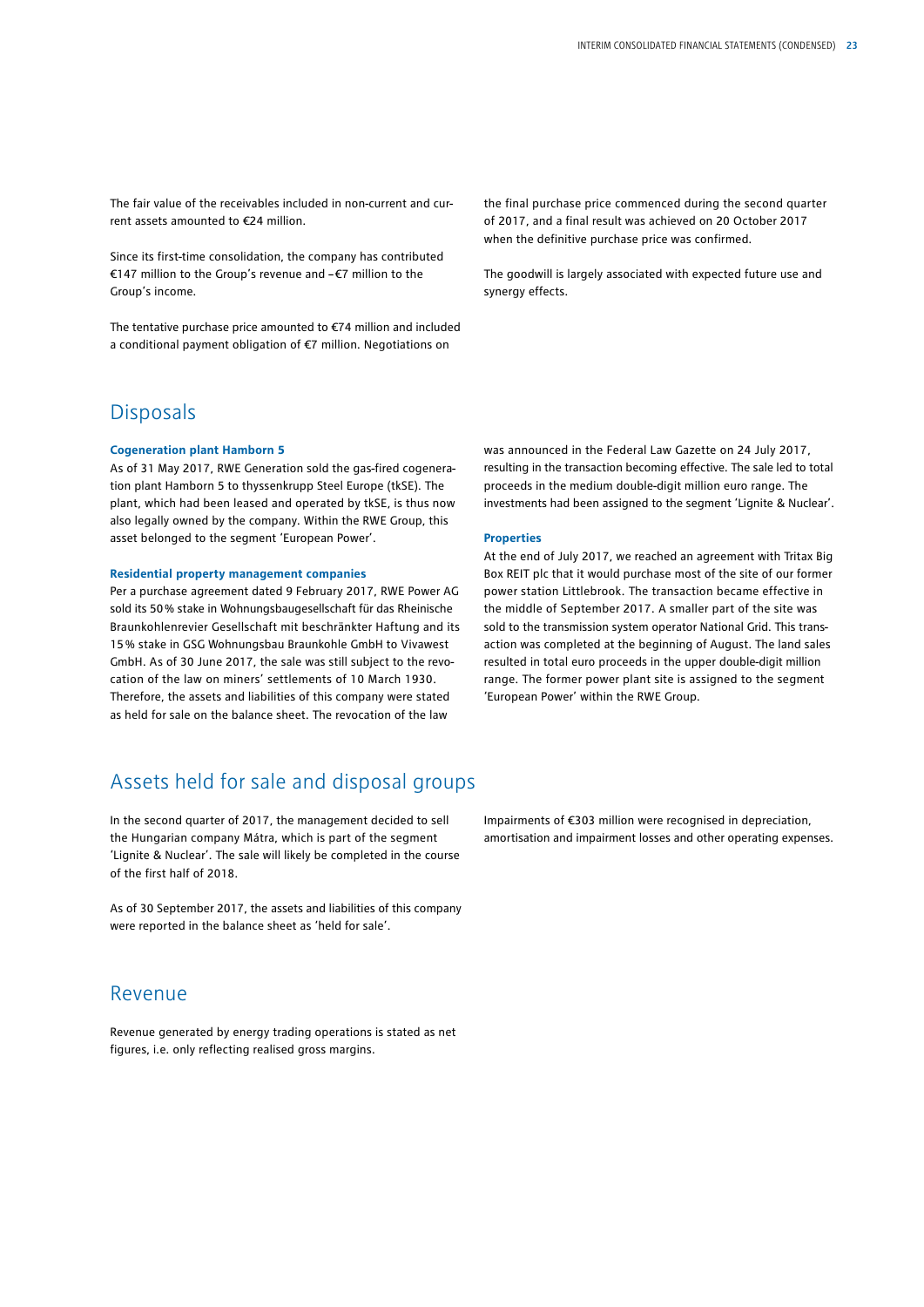## Reimbursement of the nuclear fuel tax

On 7 June 2017, the German Constitutional Court notified RWE in writing that the nuclear fuel tax levied until 31 December 2016 was not compatible with the constitutional rules and was retroactively void. After deduction of the €100 million portion economically attributable to E.ON, repayment of the nuclear fuel tax

paid in previous periods increased both cash and other operating income by €1.7 billion each. The claim to interest on the nuclear fuel tax which was paid resulted in financial income of €257 million. The interest refund received as of the balance-sheet date removed the other liability stated as of 30 June 2017.

## Share-based payment

The consolidated financial statements for the period ended 31 December 2016 presented the share-based payment system for executives of RWE AG and subordinate affiliates. As part of

the Long-Term Incentive Plan for executives entitled 'Strategic Performance Plan' (SPP), RWE AG and innogy SE each issued another tranche during the first quarter of 2017.

## Impairments and provisions

On 1 January 2017, the previous segment 'Conventional Power Generation' was split into the two new segments 'Lignite & Nuclear' and 'European Power'. This resulted in the previous cash-generating unit for the power plant portfolio being split up. An impairment test was conducted for this reason, leading to the reversal of an impairment loss of €401 million for the new cash-generating unit 'Lignite & Nuclear' (recoverable amount: €1.4 billion). As a counteracting effect, impairments were recognised (recoverable amount: €0 billion) and provisions for contingent losses were formed in the amount of €321 million for the new cash-generating unit 'European Power'. The recoverable amounts were determined on the basis of fair value less costs to sell, using the same valuation models and parameters as for 31 December 2016.

Deteriorated commercial assumptions made as part of the annual impairment test and the stricter regulatory framework led to an impairment of the goodwill of the cash-generating unit 'Retail United Kingdom' in the innogy segment. Therefore, an impairment of €480 million was recognised (recoverable amount: € 1.5 billion). The intended merger of innogy's and SSE 's retail activities in Great Britain did not result in a change in the assessment of the impairment. The fair value less costs to sell was calculated using a company valuation model based on cash flow projections and a discount rate after taxes of 5.50% (previous year: 4.75%). Due to the use of internal planning assumptions, the calculated fair values have been assigned to Level 3 of the fair value hierarchy.

## Use of provisions, liabilities, receivables and cash outflows due to the Disposal Fund Act

As a result of the Disposal Fund Act (EntsorgFondsG), which entered into force in June 2017, the amount to be transferred to the nuclear energy fund totalled €6.8 billion. The provision for nuclear waste management accrued for this was used in the second quarter of 2017 and another liability of €7.8 billion was recognised vis-à-vis the nuclear disposal fund. The obligation as of 30 June 2017 includes the obligations of the nuclear power plant operators and thus contains the minority shares of E.ON in the Emsland, and the Gundremmingen A, B and C plants, as well as Kahl experimental nuclear power plant. As of 30 June 2017,

E.ON provided liquid funds of €0.2 billion, and another receivable of €0.8 billion was recognised vis-à-vis E.ON to cover the €1.0 billion share of the total sum to be transferred that is commercially attributable to E.ON. A payment of €7.8 billion (including the €1.0 billion share of the total sum to be transferred attributable to E.ON) was made to the nuclear disposal fund on 3 July 2017. This payment cancels the liability vis-à-vis the nuclear disposal fund entirely. In the meantime, the other receivable recognised vis-à-vis E.ON has also been fully settled.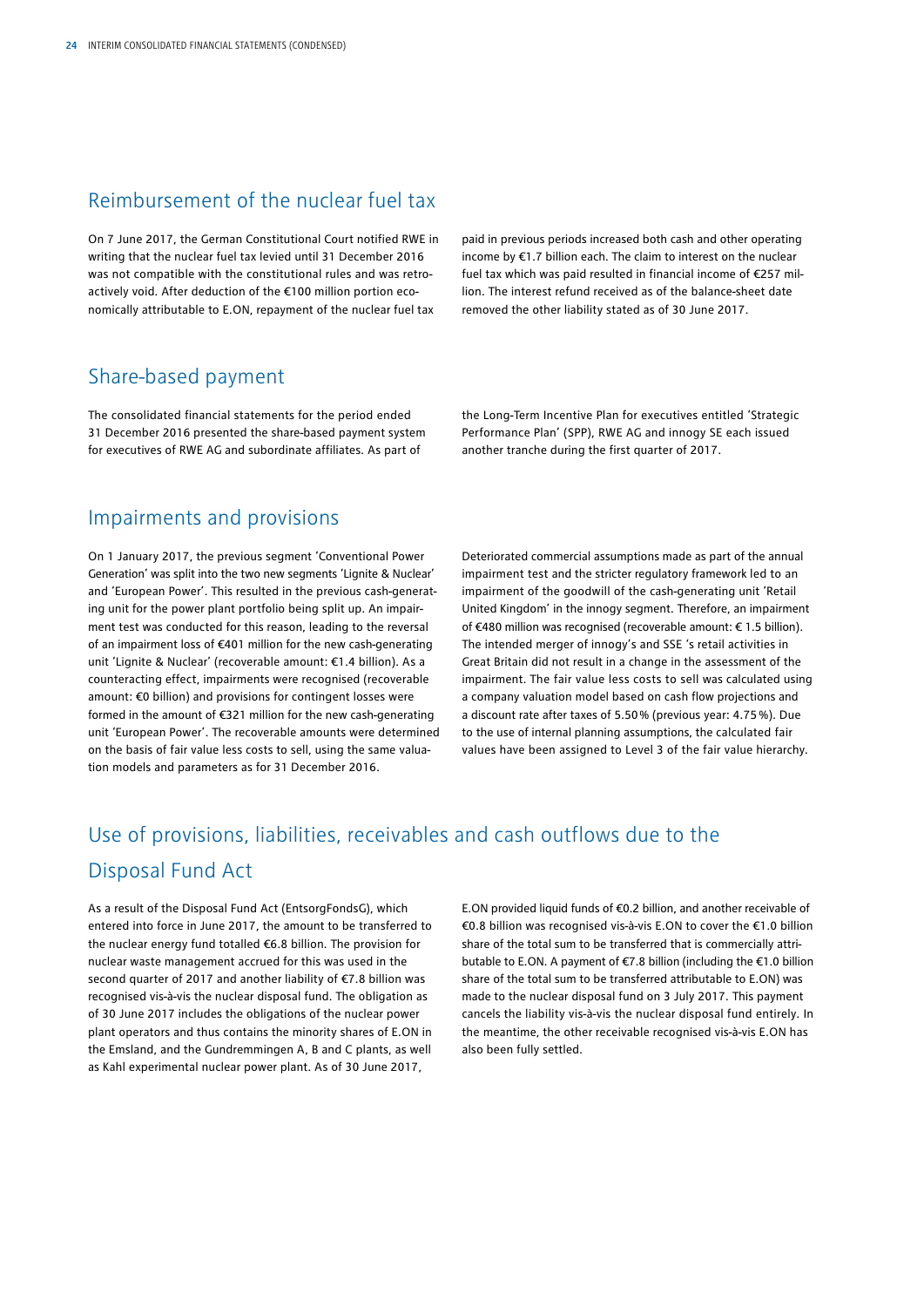## Dividend distribution

RWE AG's Annual General Meeting, held on 27 April 2017, decided to pay a dividend of €0.13 per individual, dividend-bearing preferred share for fiscal 2016 (previous year: €0.13). The dividend

payment totalled €5 million (previous year: €5 million). As in the previous year, no dividend was paid for common shares.

## Financial liabilities

On 5 April 2017, innogy issued its first senior bond. With a volume of €750 million and a tenor of eight years, the bond was issued by innogy Finance B.V., with a guarantee by innogy SE. The bond has an annual coupon of 1.00% and an issue price of 99.466%, with a yield of 1.07% p.a.

Hybrid bonds with volumes of CHF 250 million and CHF 150 million were called on 13 February 2017 and 9 June 2017 and redeemed on 4 April 2017 and 26 July 2017, respectively, without these instruments being refinanced with a new hybrid bond.

## Earnings per share

|                                                           |                    | Jan – Sep 2017 | Jan – Sep 2016 |
|-----------------------------------------------------------|--------------------|----------------|----------------|
| Net income/income attributable to RWE AG shareholders     | $\epsilon$ million | 2.219          |                |
| Number of shares outstanding (weighted average)           | thousands          | 614.745        | 614.745        |
| Basic and diluted earnings per common and preferred share |                    | 3.61           | 0.02           |

## Related party disclosures

The RWE Group classifies associated companies and joint ventures as related parties. In the first three quarters of 2017, transactions concluded with material related parties generated €2,848 million in income (first three quarters of 2016: €3,115 million) and €2,302 in expenses (first three quarters of 2016: €2,321 million). As of 30 September 2017, accounts receivable amounted to €447 million (31 December 2016: €511 million) and accounts payable totalled €199 million (31 December 2016: €150 million).

All business transactions are concluded at arm's length conditions and on principle do not differ from those concluded with other companies. Other obligations from executory contracts amounted to €1,125 million (31 December 2016: €1,203 million).

Above and beyond this, the RWE Group did not execute any material transactions with related companies or persons.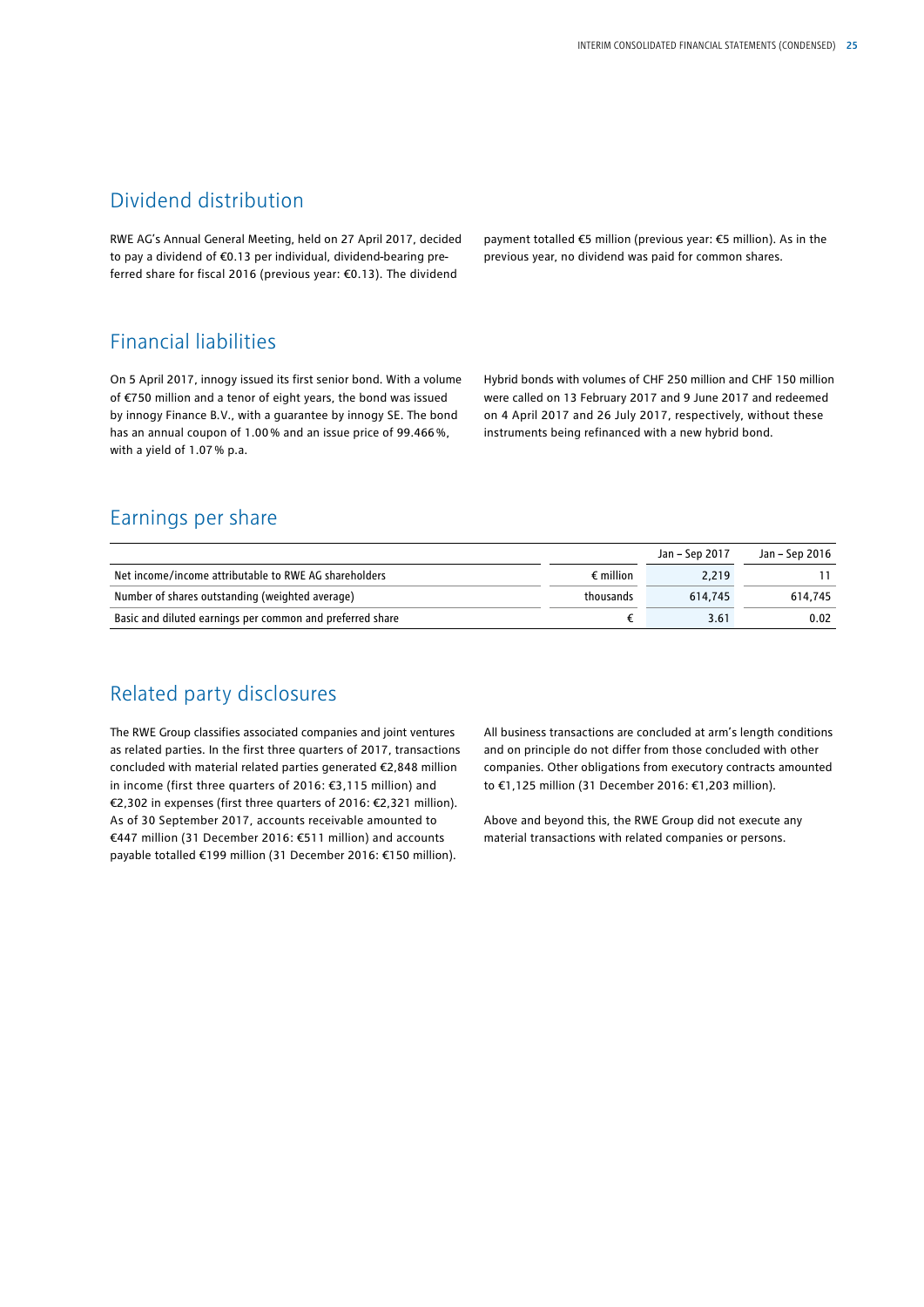## Reporting on financial instruments

Financial instruments are divided into non-derivative and derivative. Non-derivative financial assets essentially include other financial assets, accounts receivable, marketable securities and cash and cash equivalents. Financial instruments in the 'Available for sale' category are recognised at fair value, and other non-derivative financial assets at amortised cost. On the liabilities side, nonderivative financial instruments principally include liabilities recorded at amortised cost.

The fair value of financial instruments 'Available for sale', which are reported under other financial assets and securities, is the published exchange price, insofar as the financial instruments are traded on an active market. The fair value of non-quoted debt and equity instruments is determined on the basis of discounted expected payment flows, taking into consideration macroeconomic developments and corporate planning data. Current market interest rates corresponding to the term and remaining maturity are used for discounting.

Derivative financial instruments are recognised at fair value as of the balance-sheet date, insofar as they fall under the scope of IAS 39. Exchange-traded products are measured using the published closing prices of the relevant exchange. Non-exchange traded products are measured on the basis of publicly available broker quotations or, if such quotations are not available, of generally accepted valuation methods. In doing so, we draw on prices on active markets as much as possible. If such are not available, company-specific planning estimates are used in the measurement process. These estimates encompass all of the market factors which other market participants would take into account in the

course of price determination. Assumptions pertaining to the energy sector and the economy are the result of a comprehensive process involving both in-house and external experts.

The measurement of the fair value of a group of financial assets and financial liabilities is conducted on the basis of the net risk exposure per business partner in accordance with IFRS 13.48.

As a rule, the carrying amounts of financial assets and liabilities subject to IFRS 7 are identical with their fair values. There are deviations only in relation to bonds, commercial paper, bank debt and other financial liabilities. Their carrying amounts totalled €18,159 million (31 December 2016: €18,183 million) and their fair values totalled €20,625 million (31 December 2016: €20,541 million).

The following overview presents the main classifications of financial instruments measured at fair value in the fair value hierarchy prescribed by IFRS 13. In accordance with IFRS 13, the individual levels of the fair value hierarchy are defined as follows:

- Level 1: Measurement using (unadjusted) prices of identical financial instruments formed on active markets
- Level 2: Measurement on the basis of input parameters which are not the prices from Level 1, but which can be observed for the financial instrument either directly (i.e. as price) or indirectly (i.e. derived from prices)
- Level 3: Measurement using factors which cannot be observed on the basis of market data

| Fair value hierarchy      | Total       | Level 1 | Level <sub>2</sub> | Level 3 | Total       | Level 1 | Level 2 | Level 3 |
|---------------------------|-------------|---------|--------------------|---------|-------------|---------|---------|---------|
| $\epsilon$ million        | 30 Sep 2017 |         |                    |         | 31 Dec 2016 |         |         |         |
| Other financial assets    | 1,118       | 78      | 197                | 843     | 1,055       | 64      | 202     | 789     |
| Derivatives (assets)      | 3,679       |         | 3,650              | 29      | 6,494       | 2       | 6,455   | 37      |
| of which: used for        |             |         |                    |         |             |         |         |         |
| hedging purposes          | 1,304       |         | 1.304              |         | 2,175       |         | 2,175   |         |
| <b>Securities</b>         | 4,628       | 3,314   | 1,314              |         | 9,825       | 6,776   | 3,049   |         |
| Derivatives (liabilities) | 3,513       |         | 3,504              | 9       | 5,703       | 8       | 5,685   | 10      |
| of which: used for        |             |         |                    |         |             |         |         |         |
| hedging purposes          | 747         |         | 747                |         | 1,240       |         | 1,240   |         |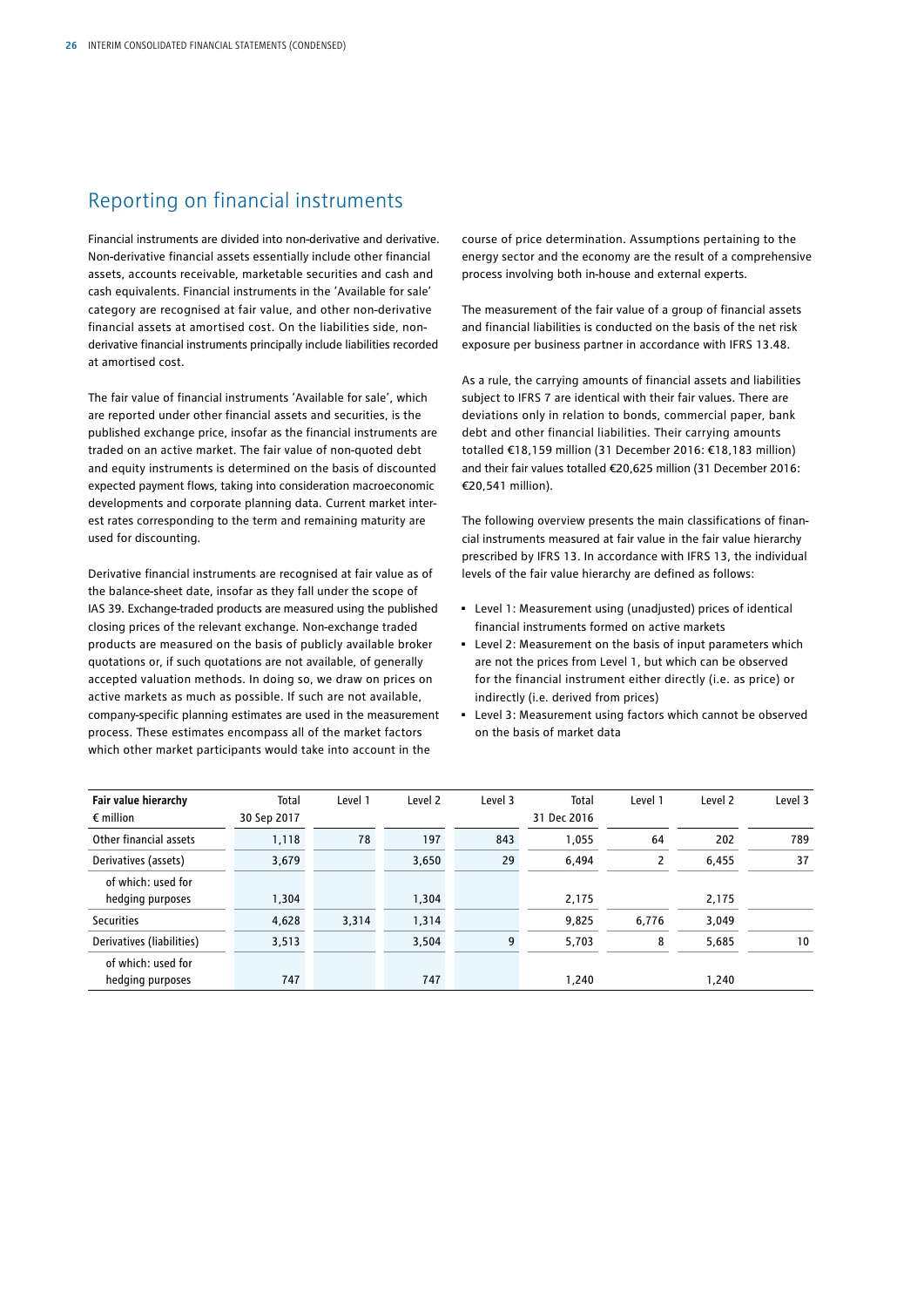The development of the fair values of Level 3 financial instruments is presented in the following table:

| Level 3 financial instruments:<br>Development in 2017 | Changes in the<br>Balance at<br>1 Jan 2017<br>scope of |                                               | Changes                         | Balance at<br>30 Sep 2017 |     |
|-------------------------------------------------------|--------------------------------------------------------|-----------------------------------------------|---------------------------------|---------------------------|-----|
|                                                       |                                                        | consolidation,<br>currency<br>adjustments and | Recognised in<br>profit or loss | With a cash effect        |     |
| $\epsilon$ million                                    |                                                        | other                                         |                                 |                           |     |
| Other financial assets                                | 789                                                    | $-39$                                         | q                               | 84                        | 843 |
| Derivatives (assets)                                  | 37                                                     | $-1$                                          |                                 | $-7$                      | 29  |
| Derivatives (liabilities)                             | 10                                                     |                                               | $-3$                            | 2                         | 9   |

| Level 3 financial instruments: | Balance at | Changes in the                                            |                                 | Changes            | Balance at  |
|--------------------------------|------------|-----------------------------------------------------------|---------------------------------|--------------------|-------------|
| Development in 2016            | 1 Jan 2016 | scope of<br>consolidation,<br>currency<br>adjustments and | Recognised in<br>profit or loss | With a cash effect | 30 Sep 2016 |
| $\epsilon$ million             |            | other                                                     |                                 |                    |             |
| Other financial assets         | 608        | 52                                                        | 11                              | $-32$              | 639         |
| Derivatives (assets)           | 57         |                                                           | $-3$                            | $-40$              | 14          |
| Derivatives (liabilities)      | 21         |                                                           | 31                              | -48                | 4           |

Amounts recognised in profit or loss generated through Level 3 financial instruments relate to the following line items in the income statement:

| Level 3 financial instruments:       | Total     | Of which:                            | Total     | Of which:                            |
|--------------------------------------|-----------|--------------------------------------|-----------|--------------------------------------|
| Amounts recognised in profit or loss | Jan – Sep | attributable to                      | Jan – Sep | attributable to                      |
|                                      | 2017      | financial instruments<br>held at the | 2016      | financial instruments<br>held at the |
| $\epsilon$ million                   |           | balance-sheet date                   |           | balance-sheet date                   |
| Revenue                              |           |                                      |           |                                      |
| Cost of materials                    |           |                                      | $-36$     | $-36$                                |
| Other operating income/expenses      | 15        | 13                                   | 20        | 20                                   |
| Income from investments              | -6        | Ξ.                                   | $-9$      | $-9$                                 |
|                                      | 12        | 15                                   | $-24$     | $-24$                                |

Level 3 derivative financial instruments essentially consist of energy purchase agreements, which relate to trading periods for which there are no active markets yet. The valuation of such depends on the development of gas prices in particular. All other things being

equal, rising gas prices cause the fair values to increase and viceversa. A change in pricing by + /−10% would cause the market value to rise by €5 million or decline by €5 million.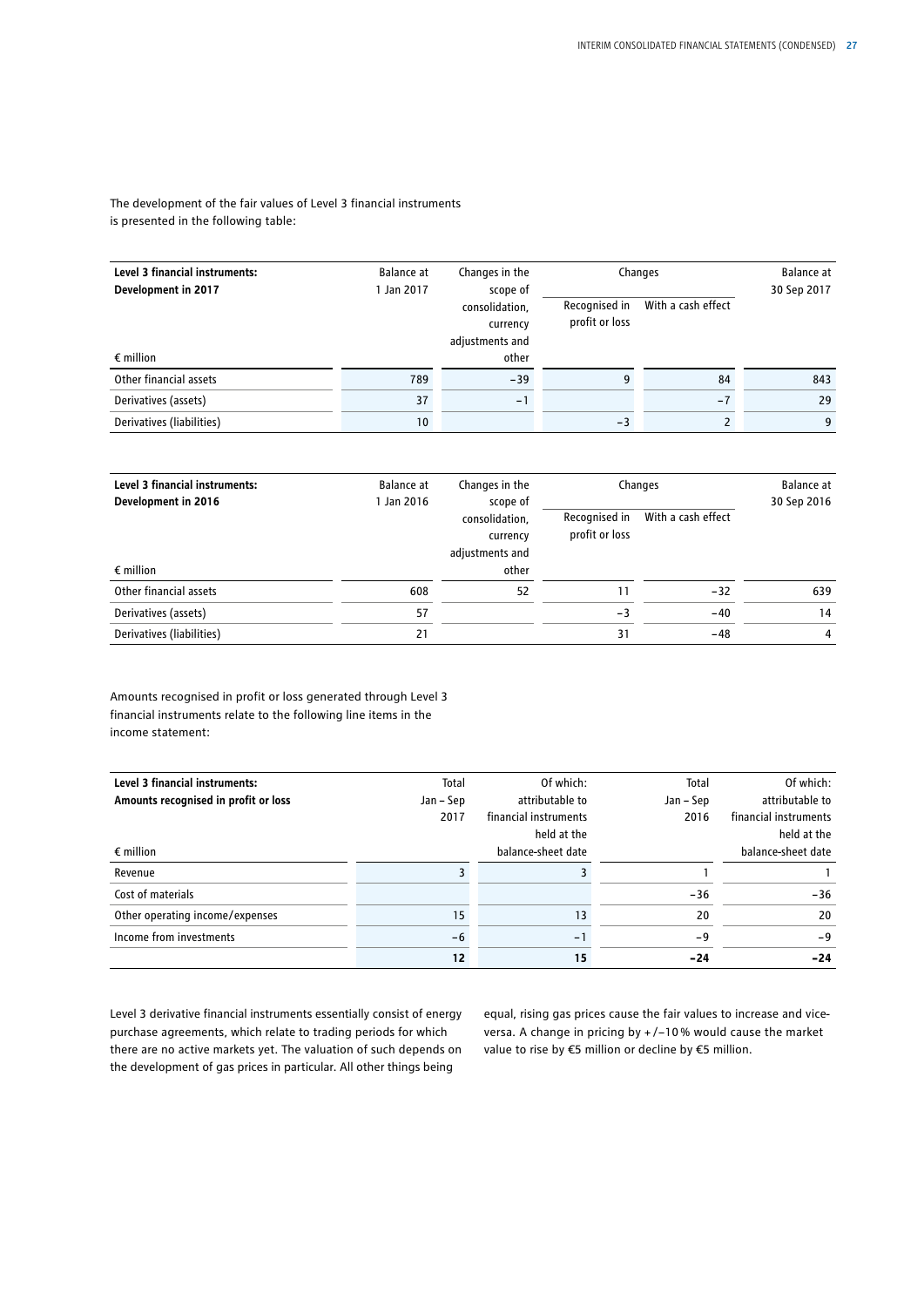## Events after the balance-sheet date

The following major events occurred in the period from 1 October 2017 until preparation of the interim financial statement on 10 November 2017:

#### **Offer to buy back hybrid bonds**

After the end of a hybrid bond buyback programme on 5 October 2017, which was conducted via a public tender procedure, on 10 October 2017 RWE AG bought back a share of €585 million of the hybrid bonds outstanding. The final allocation of the buyback of this share was allocated as follows:

- €161 million of the bond with an earliest cancellation date in 2020
- €268 million of the bond with an earliest cancellation date in 2025 • US\$183 million of the bond with an earliest cancellation date
- in 2026.

#### **Cancellation of a hybrid bond**

A hybrid bond with a volume of USD 1,000 million which was issued in October 2012 was called on 29 August 2017, and redeemed on 12 October 2017, without this instrument being refinanced with a new hybrid bond. This bond had been fully recognised as debt under IFRS.

#### **Placement of a senior bond**

On 12 October 2017, innogy placed a further senior bond. The bond, which has a volume of €850 million and a tenor of ten years, was issued by innogy Finance B.V. and backed by innogy SE. It has an annual coupon of 1.25%, an issue price of 98.987% and a yield of 1.36% p.a.

#### **Acquisition of an offshore wind project**

In October 2017, innogy gained control of UK-based Triton Knoll Offshore Wind Farm Limited, which was previously accounted for in the consolidated financial statements using the equity method. By acquiring Statkraft's 50% stake, innogy has become the sole owner of Triton Knoll – an offshore wind project with a planned capacity of 860 megawatts.

The accounting described as follows will take place in the fourth quarter. The fair value of the shares amounted to €46 million. The initial consolidation of Triton Knoll and the associated change in the status of the old shares resulted in income of €46 million, which has been recognised as 'other operating income' in the income statement.

The assets and liabilities acquired within the scope of the initial consolidation are presented in the following table:

| <b>Balance-sheet items</b> | IFRS carrying amounts       |
|----------------------------|-----------------------------|
|                            | (fair values) at first-time |
| $\epsilon$ million         | consolidation               |
| Non-current assets         | 170                         |
| Current assets             | 5                           |
| Non-current liabilities    | 20                          |
| <b>Current liabilities</b> | 83                          |
| <b>Net assets</b>          | 72                          |
| Cost                       | 92                          |
| Goodwill                   | 20                          |

The fair value of the full consideration transferred for the acquisition of Statkraft's 50% stake amounted to €46 million as of the acquisition date. Added to this is the fair value of the old shares of €46 million. Consequently, a cost of €92 million was recognised for the acquisition within the scope of initial consolidation.

The fair value of the receivables included in non-current and current assets amounted to €2 million. The goodwill is largely associated with expected future use and synergy effects.

The initial accounting of the business combination has not been completed definitively due to the transaction's complex structure.

#### **Merger of innogy's and SSE's UK retail activities into a new company**

On 8 November 2017, innogy and SSE plc. ('SSE') agreed to merge retail operations of innogy's subsidiary npower with retail operations of SSE in Great Britain. The company, in which the business activities will be combined, is to be listed on the stock exchange.

innogy will hold a 34.4% non-controlling interest in the combined company, and SSE intends to pass its shares on to its own shareholders by way of a carve-out once the transaction has been completed so that the remaining 65.56 % stake becomes a free float. The transaction is expected to close at the end of 2018/ beginning of 2019.

The transaction is subject to approval from innogy's Supervisory Board and SSE's Annual General Meeting. The transaction is also subject to the approval of the relevant competition and regulatory authorities.